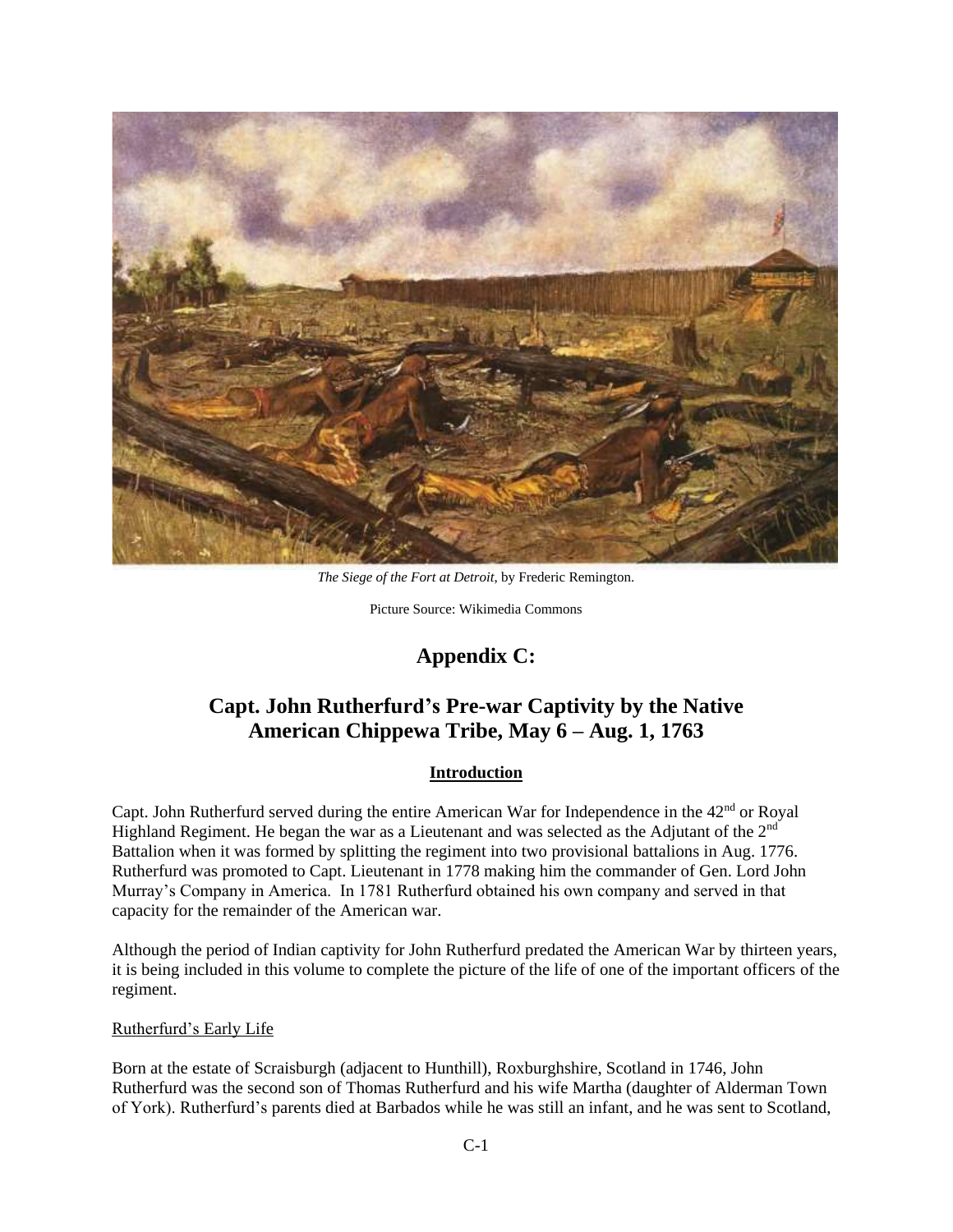to the care of his grandfather, Sir John Rutherfurd of Edgerston (near the English border, about 46 miles southeast of Edinburgh). When Rutherfurd was fifteen, he was sent to New York to live with his uncle, Walter Rutherfurd, a former Captain in the 60<sup>th</sup> Regt. (Royal Americans), who had settled in New York.



*Boy Chief -Ojibbeway,* 1843, by George Catlin

Picture Source: Courtesy National Gallery of Art, Washington.

# Capture by the Chippewa Tribe near Fort Detroit

Walter Rutherfurd was a partner in the trading firm of Livingston, Rutherford & Syme of Fort Detroit, Michigan, and soon after John arrived in America Capt. Rutherfurd sent him to Fort Detroit with supplies for the garrison. While outside Detroit on a surveying party on May 6, 1763, Rutherfurd was taken prisoner by a party of the Chippewa (also Ojibwe) tribe. He was adopted into the tribe, and after observing some brutal occurrences of frontier warfare, escaped back to Fort Detroit on Aug.1 of that year. Rutherfurd carried a reminder of his captivity with him for the rest of his life as he later explained, *"... my arms presented the appearance or impressions, one of a turkey's foot, the other of a flower in pink or purple dyes. I had thus been tattooed by the savages as a mark set upon me as belonging to their tribe, and such is the indelible effect upon the part punctured, that the impression will remain as fresh through life as on the first day of the operation.*"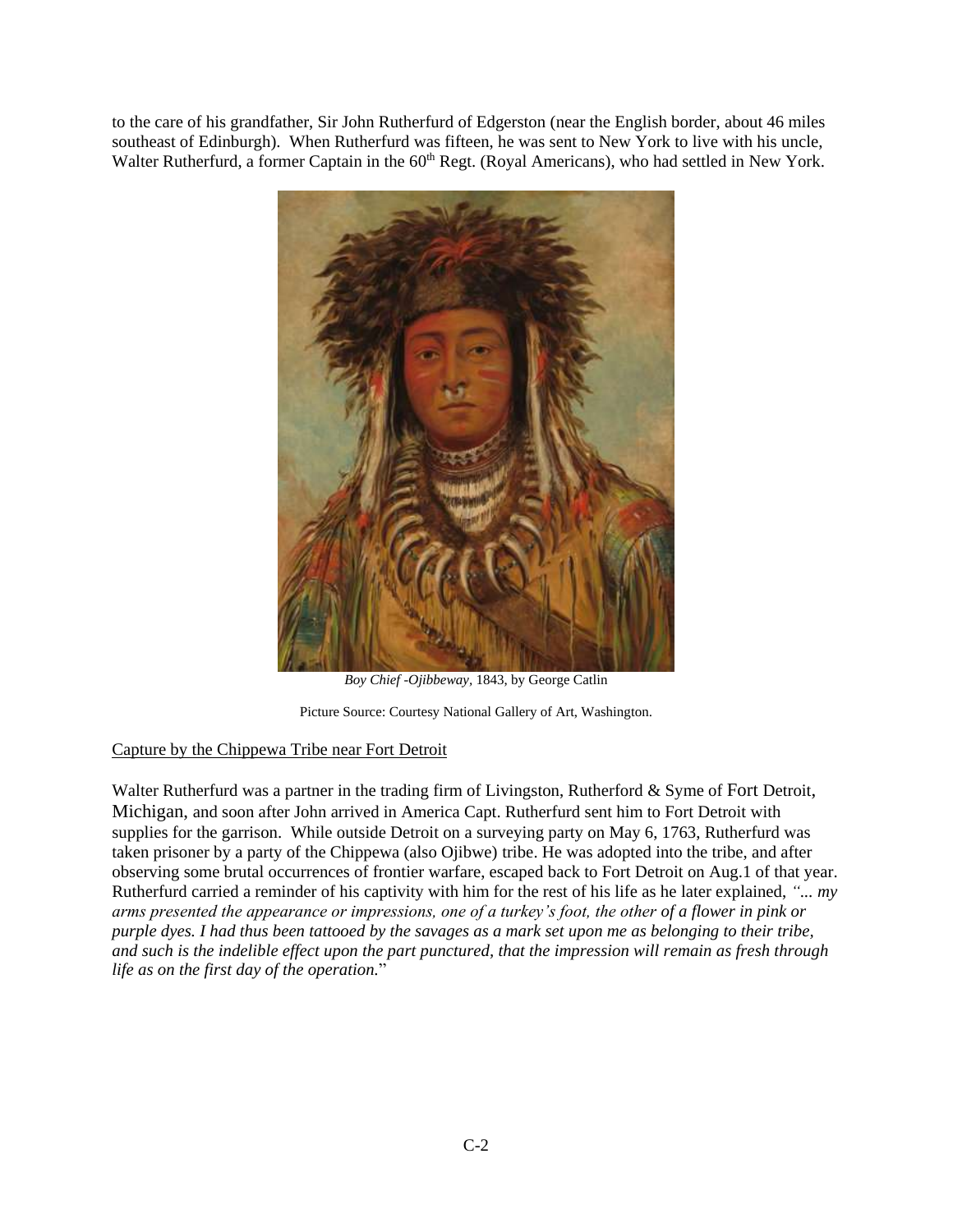

Photo of *French castle* at Fort Niagara

Picture Source: Wikimedia Commons, by Ad Meskens

### Shipwrecked While Sailing to Fort Niagara

Rutherfurd's adventures continued soon after he returned from captivity when he volunteered to sail to Fort Niagara, New York to obtain supplies for the Detroit garrison. On the return trip across Lake Erie, his schooner was shipwrecked just off shore in a storm. The crew and passengers made it to shore at Eighteen Mile Creek (about ten miles south of modern Buffalo, New York) and were required to build positions to defend themselves from Indian attacks. Rutherfurd explained that *"We were detained in this place, which we called "Lover's Leap," for twenty-four days, as we could not get a reinforcement of batteaux to carry us off to Niagara. It was here that I first entered upon duty as private soldier."* Eventually, a rescue party escorted the schooner's passengers back to Fort Niagara.



Reproduction 42nd or Royal Highland Regt. Uniform Button

Picture Source: Roy and Debra Najecki's American Revolutionary War Reproductions a[t www.najecki.com](http://www.najecki.com/)

# Commission in the  $42<sup>nd</sup>$  or Royal Highland Regt.

Rutherfurd concluded his narrative by reporting *"When at Niagara, I determined not to attempt fortune longer in the woods, and resolved to go to New York, where after residing some time with my uncle, I proceeded to join the 42nd Regiment, in which corps I had obtained an Ensigncy, at the time when they were preparing for an expedition against the Shawanese and Delaware Indians to the westward, under General Bouquet."*

Rutherfurd's commission as an Ensign in the 42<sup>nd</sup> Regt. was dated May 13, 1764 and he retired from the regiment on Aug. 26, 1785. A summary of his service in the regiment and subsequent service in the militia in Scotland are provided in his biography in this volume in Enclosure A: Biographies of the Officers of the 42<sup>nd</sup> or Royal Highland Regiment During the American War for Independence.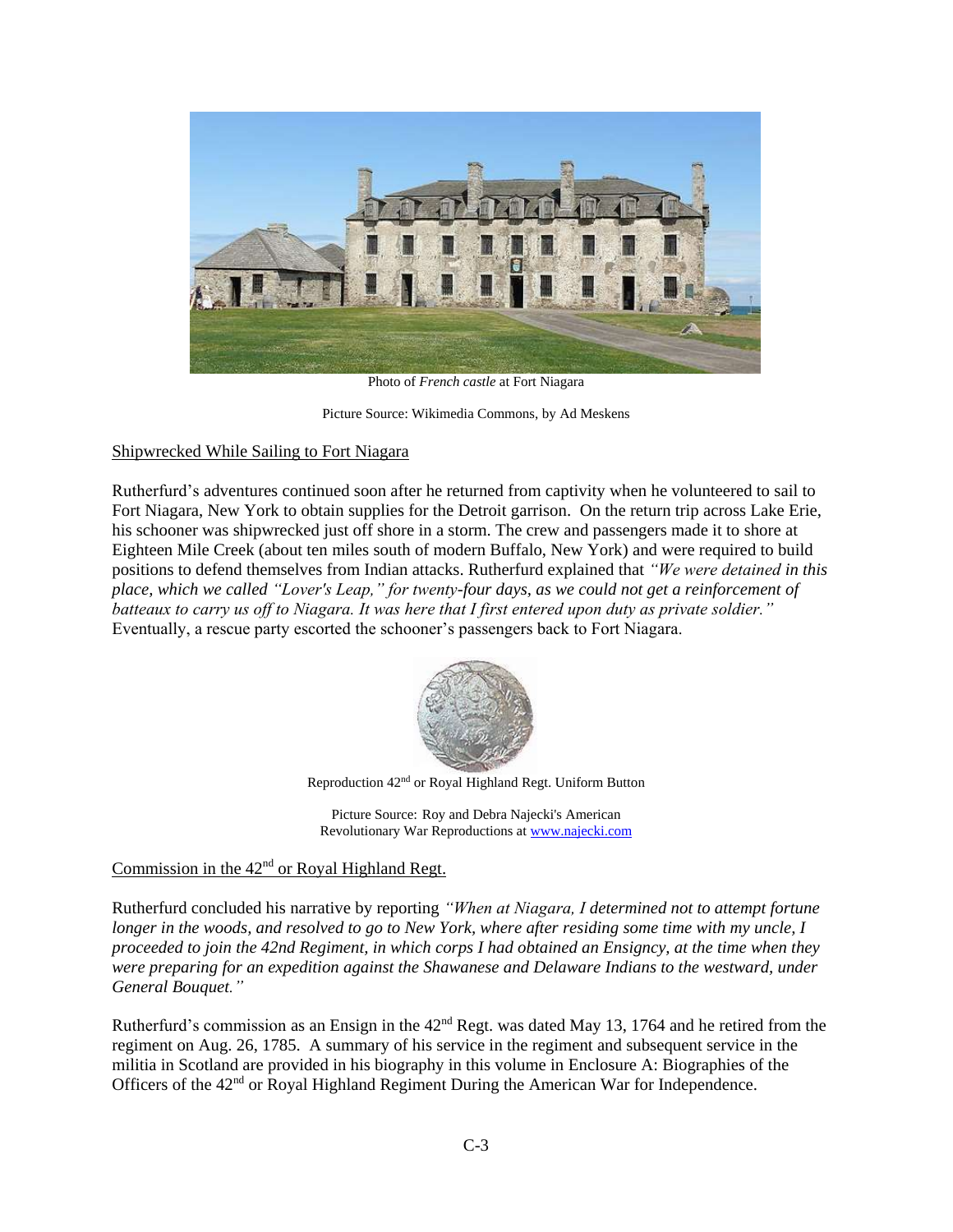#### **Documents**

# **Anonymous Diary Account of Attack on Lt. Charles Robertson's Survey Party, Including John Rutherfurd, St. Clair River, May 7, 1763**

Detroit, May 1, 1763

The 1<sup>st</sup> of May Pondiac, the most considerable Man in the Ottawa Nation, came here with about 50 of his Men... The  $7<sup>th</sup>$ ... This Morning a Party sent by him for that Purpose took Capt. [Lt. Charles Robertson] Robinson & Sir Robert Davers in a Barge near the Mouth of Lake Huron, which Capt. Robinson went to sound. They with Part of the Boat's Crew were put to Death, the rest they took Prisoners as we were afterwards informed...

[May 29] At 3 in the Afternoon Mr. Sterling rec<sup>d</sup> a Letter from Mr. [John] Rutherford informing him that on the 8<sup>th</sup> Instant they were inform'd that by some French People in the River Huron that the Indians were ill inclin'd & beg'd them to go no further, but Sir Robert (Davers) and Capt. Robinson did not give much Credit to it and went on, that on turning a Point at the Entrance of the Lake they were fir'd upon by some Indians who kill'd Sir Robert, Capt. Robinson & two Soldiers the first Shot, the rest they took Prisoners. This Evening a few Shot were fir'd at the Vessel and Fort as usual, without doing any Damage. The Garrison lay on their Arms...

Source and Notes: *Diary of the Siege of Detroit in the War with Pontiac*, Ed. Franklin B. Hough, J. Munsell, Albany (New York), 1890, Google Books, pp. 1-3, 17.. "*Capt. Robinson*" was actually Lt. Charles Robertson, Capt. of six gun schooner the *Huron*. He was a former Royal Navy midshipman and was at the time of the event a lieutenant in the 77<sup>th</sup> Regt. (Montgomery's Highlanders). Ref. *Sons of the Mountains*, Vol. II, p. 71. *"Mr. Sterling"* was James Stirling, trader at Fort Detroit, and agent of John Rutherford's uncle, Walter Rutherford.



Capt. Walter Rutherfurd

Picture Source: *Family Records and Events*, Livingston Rutherfurd, De Vinne Press, New York, 1894, Google Books, after p. 32.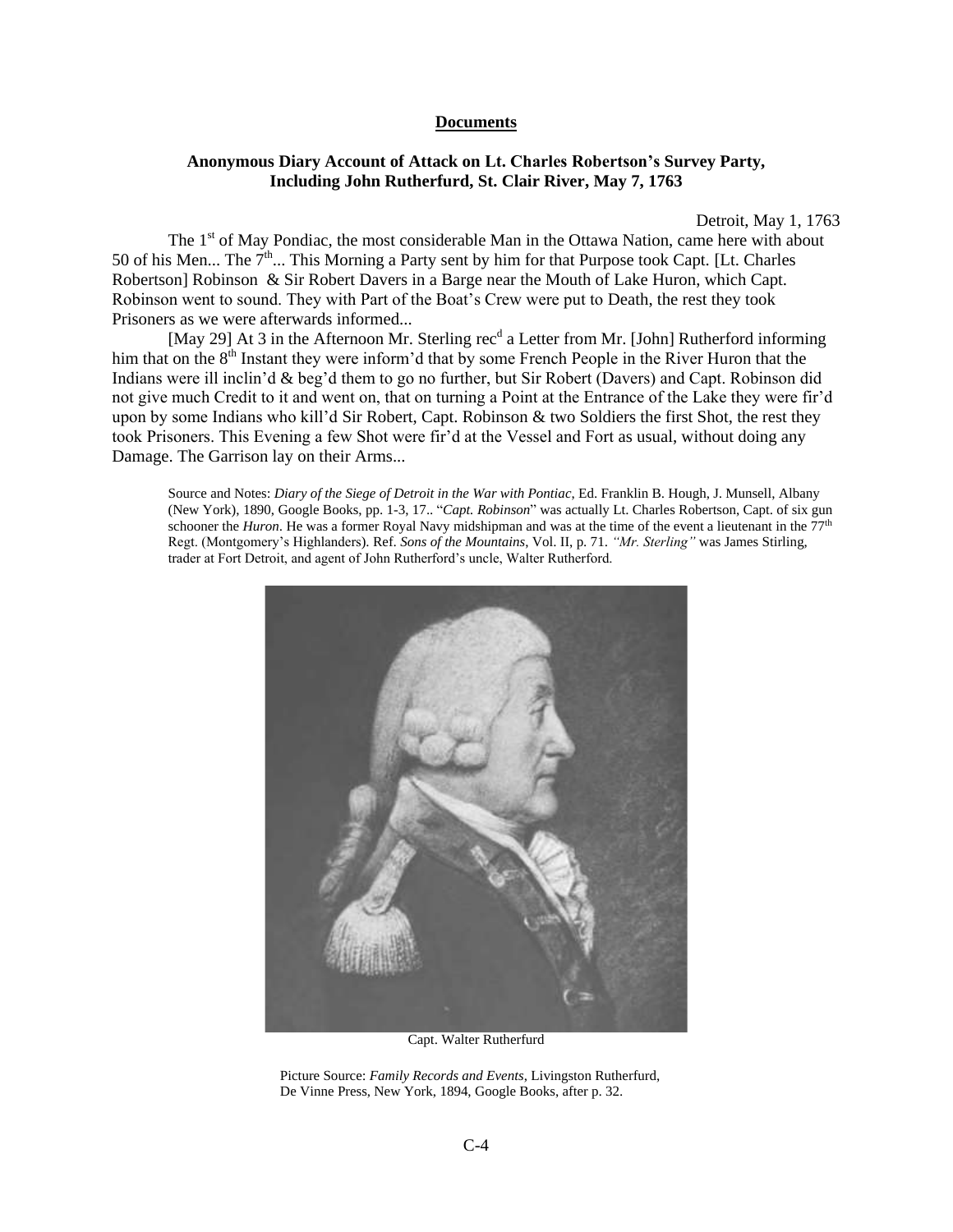# **John Rutherfurd's Letter to his Uncle, Former Capt. Walter Rutherfurd, 60th or Royal American Regt., Describing his Capture by Native Americans, St. Clair River, May 7, 1763**

Niagara, Aug. 20<sup>th</sup>, 1763.

Dear Uncle,

Your not having heard from me for so long a time and the false reports flying of my death must have certainly given you great uneasiness. Thank God it was not entirely so bad as was reported. At first I assure you I would about as soon have chosen the one as the other, having seen such frightful cruelties committed on our poor countrymen and not knowing but that I would be the next they would practice their barbarities upon. I will give you a brief account of how I was taken prisoner by the Indians. Cap<sup>t</sup>. [Lt. Charles] Robertson [77<sup>th</sup> Regt.] being sent out to sound the river and Lake St. Clair was kind enough to ask me to go along with him and Sir Robert Davers. M<sup>r</sup>. [James] Stirling and others advising was what induced me to take this unfortunate trip. We set out on the second of May with seven men in the long boat and met with nothing remarkable till within six miles of our journey's end, when we saw some French at work who told us we were to be attacked by the Indians and advised us to return to Fort Detroit which we could have gained before we were attacked. But Sir Robert and Cap<sup>t</sup>. Robertson thinking the Indians would not attack us till night pushed on, without so much as making the men load their arms. When we came to the mouth of Lake Huron at the Indian town we saw upwards of one hundred Indians. The women all came around us and wanted us to trade with sugar and fish which we refused. The current of the river runs so very strong there that we were obliged to pull close in shore. In an instant the Squaws retired and the Indians having posted themselves behind a rising ground, fired upon us and killed Cap<sup>t</sup>. Robertson and two men. The rest being put in confusion some jumped overboard. The Indians immediately boarded us and took the rest of the men and myself prisoners. From that time till the third of August I was in a pitiful condition when having agreed with a Frenchman to meet me about four miles off with a canoe I set out by night for the place and happily for me succeeded in escaping. I am now sent by Mr . Stirling to Niagara to bring up a few goods in the vessel for the garrison. I beg you'll excuse this scrawl, as it is written in great haste on the head of a cask. Please remember my duty to M<sup>rs</sup>. Rutherfurd and compliments to all friends in New-York.

> I am your aff. nephew, John Rutherfurd.

P. S. I forgot to mention that Sir Rob<sup>t</sup>. when we were attacked was in a canoe behind us. Seeing us attacked he endeavoured to gain the other side of the river. The Indians called to him that they would not hurt him if he would deliver himself, but still persisting they shot him.

J. R.

Source: *Family Records and Events*, Livingston Rutherfurd, De Vinne Press, New York, 1894, Google Books, pp. 114- 115.

# **Letter from Lt. James MacDonald, 60th or Royal American Regt., to Col. Henry Bouquet, Fort Pitt, Describing Capture and Murder of Rutherfurd's Party, Fort Detroit, May 7, 1763**

Detroit 12<sup>th</sup> July 1763

Sir,

You have certainly heard long before now of our misfortunes...

...on Monday morning the  $9<sup>th</sup>$  [May] ...they ordered a Frenchman, who had seen the woman and her two sons killed and scalped, to come and inform us of it & likewise of their having murdered Sir Robert Davers Cap<sup>t</sup> Robertson and a Boats crew of six Persons [including John Rutherford], two days before, being Saturday, the  $7<sup>th</sup>$  of May, near the entrance of Lake Huron, for which place they set off from hence on Monday the 2<sup>nd</sup>. In order to know if these Lakes and Rivers were navigable for a Schooner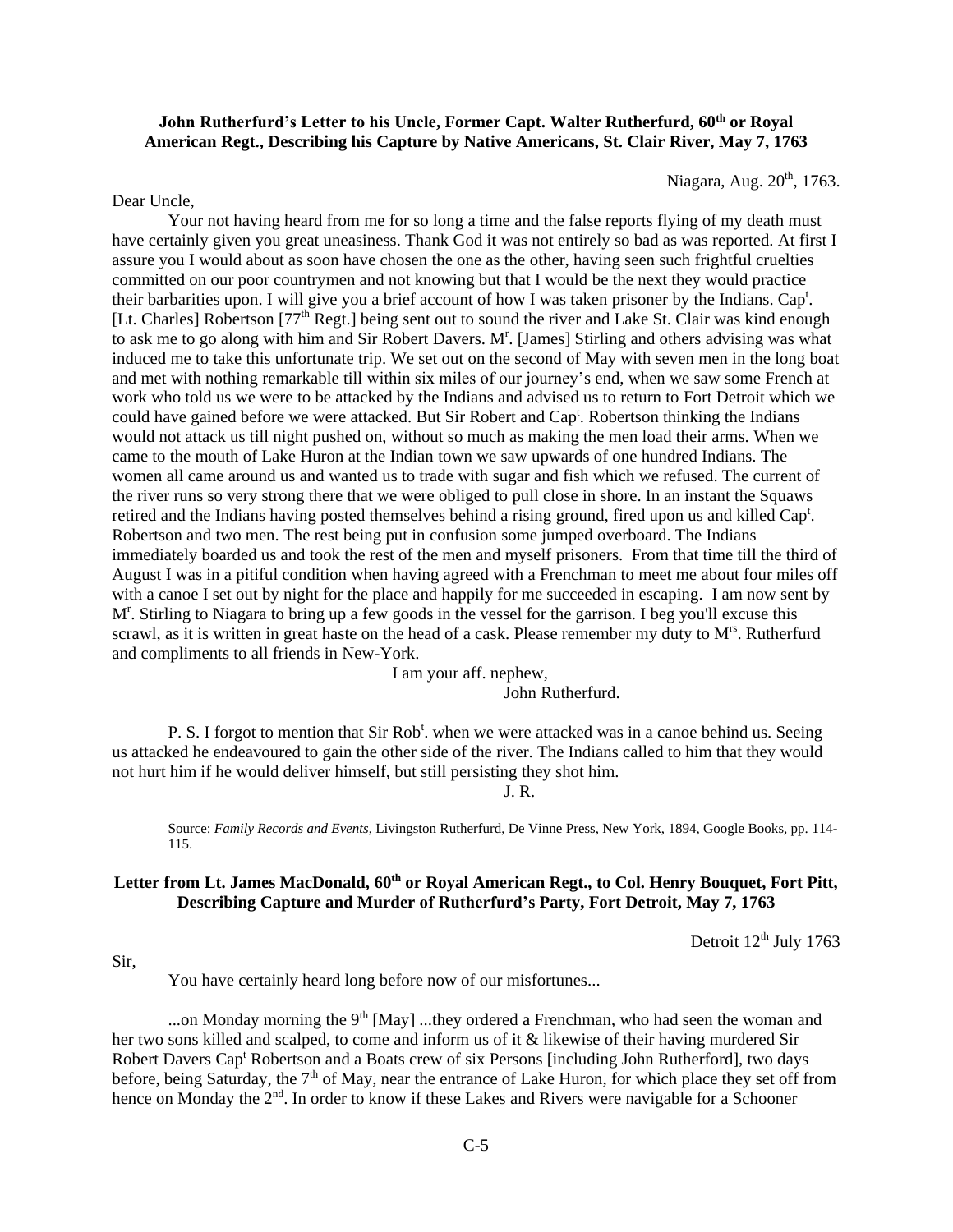which lay here to proceed to Michilimackinac, we were then fully persuaded that the Information given us was well founded, and a proper disposition was made for the defence of the Fort, altho' our number were but small, not exceeding one Hundred and twenty Including all the English Traders, and the Works very neigh a mile in circumference...

Source: "The Bouquet Papers" in *Collections and Researches Made by the Michigan Pioneer and Historical Society*, Vol. XIX, Ed. M. Agnes Burton, Wynkoop Hallenbeck Crawford Co., Lansing, 1911, Google Books, pp. 212-213.

# **John Rutherfurd's Narrative of his Capture and Adoption by the Chippewa (also Ojibwe) Tribe, Detroit, May 7, 1763**

Major [Henry] Gladwin of the  $80<sup>th</sup>$  Regiment, commanding officer of Detroit, being anxious to know whether the lakes and rivers between that place and Michellemakainac were navigable for vessels of a greater burthen than the small batteaux then made use of, ordered Captain Charles Rob<sup>son</sup> of the  $77<sup>th</sup>$ Regiment, who had the command of the king's ship upon Lake Erie, with a party of six soldiers and two sailors, with a large batteaux with the necessary implements, to sound the lakes. Sir Robert Davies [Davers], who had passed that winter at Detroit, having a curiosity to see further into the country, (which in fact was the motive which had induced him to come so far as Detroit,) accompanied Captain Rob<sup>son</sup>, and both of these gentlemen inviting me to join them, I joyfully accepted the invitation, as it had then all the appearance of a pleasure jaunt. We promised ourselves excellent sport in shooting water fowl, with which that country abounds, not in the smallest degree dreading any interference from the savages around us, who but a little before in full council renewed their profession of friendship for the English, and received from them presents to a considerable amount. We accordingly set out on May  $2<sup>nd</sup>$ , 1763. Captain Rob<sup>son</sup>, myself, and the party were in the batteaux. Sir Robert Davies and a Pawnee or Indian slave were in a little wooden canoe, being better than a batteaux for going in shallow water after the game, and so easily navigated that he and his boy were sufficient to cross the lakes and go up the creeks among the Indian villages. We passed several native villages, but there appeared to be very few Indians in them. We supposed that they were out on a hunting party, but afterwards found they were on an expedition of a very different nature; being, in fact, collected at the place where we were afterwards attacked by them.

May  $6<sup>th</sup>$ . —In the morning we arrived at Pinuree, where were some Canadians building a saw mill, for whom we brought (at the desire of a French gentleman) a few barrels of flour, for which they returned us thanks, and told us with all the rhetoric they were masters of, that all the Indians around were in league to take up the hatchet against the English; that they knew we were coming that way, and were waiting six miles up the river to seize and destroy us; and that if we proceeded any further we should certainly be cut to pieces. They begged us with tears in their eyes for God's sake to return, and by reason of the winds and the strong current of the river we might gain the fort before they could perceive we had discovered their intentions. This was friendly advice given by people who showed in their countenances that they had our safety at heart; and had we followed their counsel many would have saved their lives on this occasion, and others avoided a long and dangerous captivity. Captain Rob<sup>son</sup> partly doubted the truth of what the Canadians had told us, partly through mistaken confidence that they would not dare to- attack us until cover of the night; and it being then noon, thought that he might go on six miles further and sound about the mouth of the river Huron; which done his work would be finished, and then return to the fort. He therefore ordered the rowers to ply their oars, and without seeming to suspect any danger, proceeded until we came within six miles of the above river, where there was a small Indian village, the very place the Canadians told us we would be attacked by the savages. Then it was, though alas! too late, that Captain Rob<sup>son</sup> discovered the truth of the information we had got, for the whole bank of the river was covered with Indians, to the amount of three or four hundred men. Sir Robert Davies was at this time considerably before in his canoe, on shore, and smoked a pipe of friendship (as they called it) with some of their chiefs till we came up. He advised us to row on and pass him, and not to seem to suspect that they had a design upon us. Here I must observe that the river turned narrow, and was so rapid that we were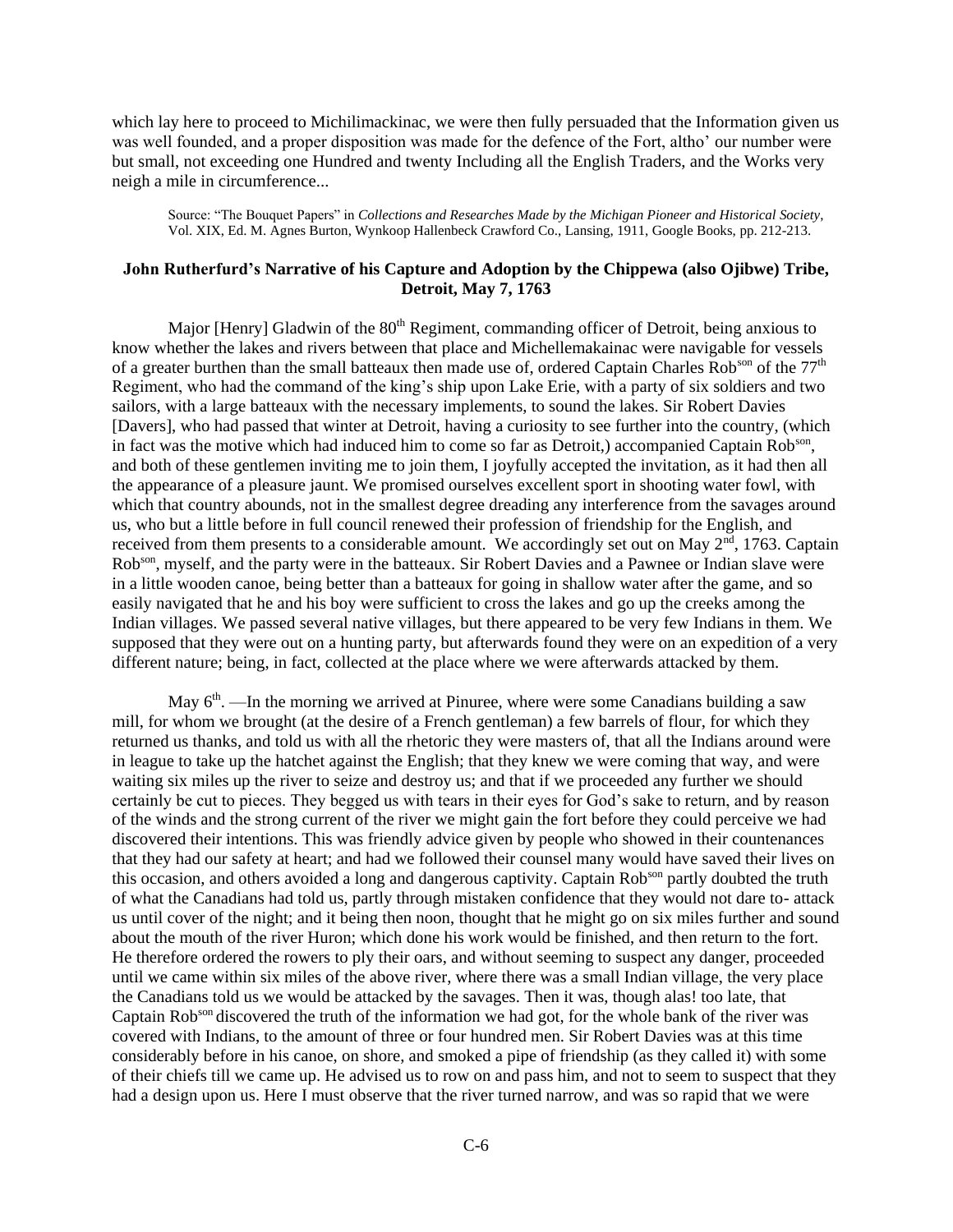obliged to keep the boat close to the shore, and even then the Indians could walk faster than we could row. To have attempted to return would have been inevitable destruction to us all. Besides that they had all their canoes ready to pursue us. This we were sensible of, so we kept rowing on and humoured them as much as possible. They crowded round us, men, women, and children, giving us the friendly appellation of brothers, told us they were glad to see us, and begged that we should come on shore and we would have whatever was good; the squaws or Indian women showing us maple sugar, fish, etc., to induce us to land. We did not, however, choose to accept of their invitation or presents. They asked for some bread and tobacco, which we gave them. This was only to take up our attention, for all the while they were filing off by degrees, till at last there was not an Indian to be seen. The squaws were collected so closely on the bank of the river, endeavouring to divert our attention by ridiculous stories, that it was impossible to see what was going on behind, or what the men were about. The warriors, however, were then busy posting themselves behind a rising ground a little before, so that when we came opposite that place—the squaws as it had been preconcerted ran as fast as they could out of the way—the warriors commenced firing upon us at the distance of sixty yards. Captain Rob<sup>son</sup> was immediately wounded on the left side, which showing me, he called to the men to sheer up, but alas! he had just spoken the words when another shot through his body killed him. I then took the helm and endeavoured to bring round the boat, but two of the soldiers being now killed, the remaining five could not navigate the boat, and as they had neither their arms ready nor loaded, they thought only of screening themselves as best they could from the enemy's fire; but it was all in vain, for the Indians, seeing Captain Rob<sup>son</sup> our chief killed, and the confusion that prevailed, rushed upon us and easily boarded us, raising at the same time and in accordance to their custom on such occasions, the most dreadful cries and yellings, which they called the "Death Gralloo." They had changed their appearance from what it was when they called us brothers, having at that time their blanket and ornaments on, but now they were painted black and red, making a very frightful appearance. Every one of us was now seized by his future master, for by their custom whoever lays hold of a captive by the hair of his head, to him he belongs, and none may take him from him. I was laid hold of by one whose hideous aspect was enough to banish every hope of receiving quarter, but indeed before this I had given up any hope of being saved, and became in a manner resigned for the worst. They immediately scalped Captain Rob<sup>son</sup> and the other two soldiers who were shot. My master (for such I was now to acknowledge him) dragged me out of the boat by the hair of the head into the water, which took me up to the neck, endangering my drowning; however, he brought me safe on shore, and with a rope adorned with trinkets (which they always carry about with them to bind their prisoners of war) bound me and delivered me over in charge of his squaw, returning himself to plunder the boat All this time, Sir Robert Davies, as I was afterwards informed by his Indian boy, seeing the savages attack us, endeavoured to escape in his light canoe to the opposite side of the river, while the Indians called to him repeatedly to come on shore and deliver himself up, promising not to hurt a hair of his head. He paid no regard to their words, which so exasperated them that two of them levelled their pieces at him and brought him instantly down. His body fell over into the water, and having picked it up, they cut off the head and buried the trunk; the head they afterwards interred, after having scalped it. My master returned with his share of the booty from the boat, which he laid upon my back, and marching through the village came to the hut where he lived. We had not been long there when a great many Indians came in, and got drunk upon spirit which they had plundered, and as I knew in their cups they often killed one another, I again considered myself in as much danger as ever. One of them dressed in Captain Robson's clothes came in very drunk, and seeing me lie in the corner with my hands tied, set up a shout, calling me an English dog, and made a stroke at me with his tomahawk, which must have killed me, had not another Indian more sober, and whom I afterwards found to be the best of them, seized his arm and prevented him, and then turned him out of the hut. My master's wife seeing the danger to which I was exposed, and knowing that he or some other Indian might return, made me lie down behind her, and covered me over with skins and furs; soon after the same Indian did return and demanded me of my master, saying that "No English dog should be left alive," upon which he was turned out a second time and well kicked. Not long after this a party of them came and determined to have me, and my master was obliged in order to save me, to tell them that I was carried to another hut, which satisfied them. The whole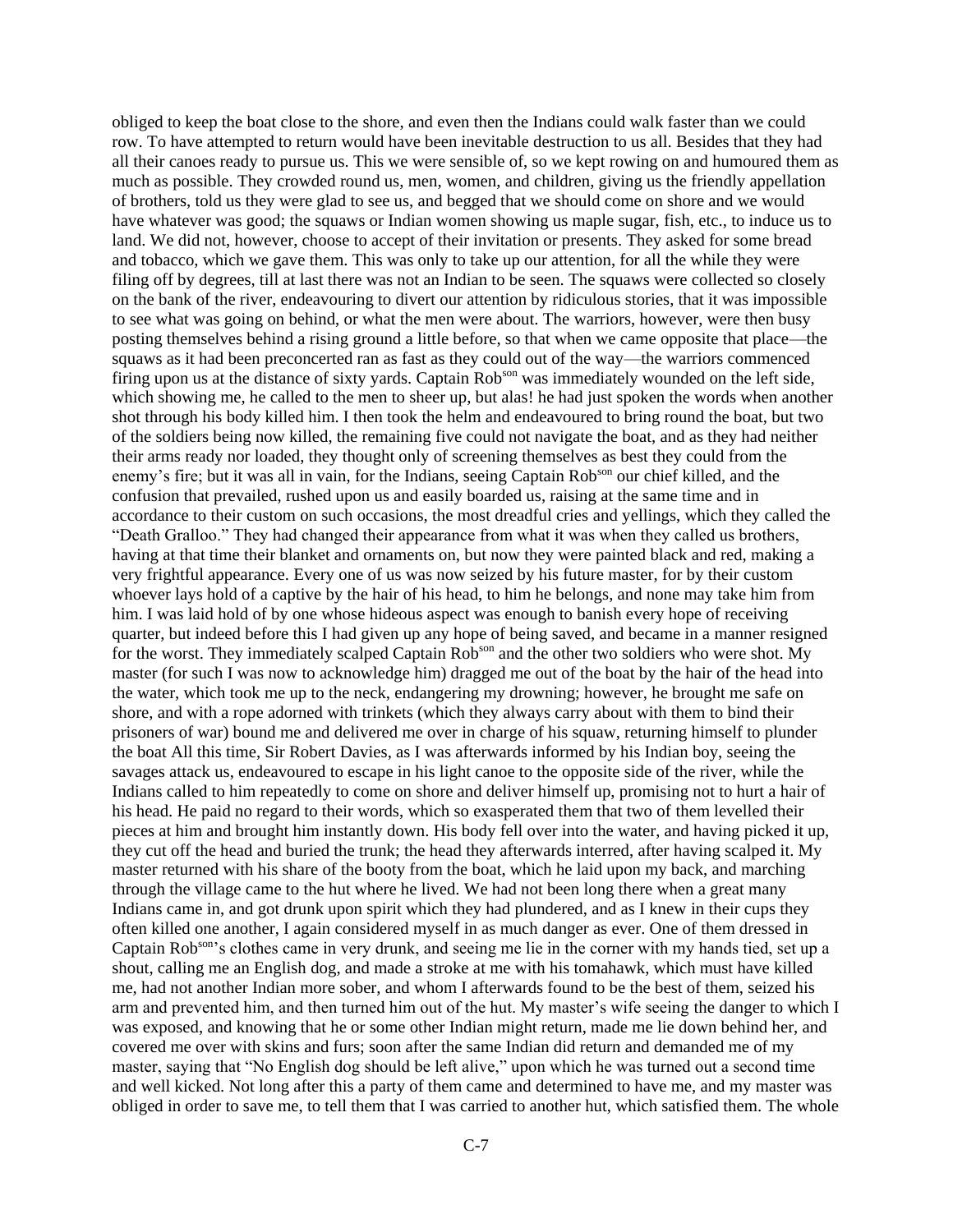night they kept drinking what liquor we had brought with us, and making a most hideous yelling, dancing and singing, while they were feeding on poor Captain Rob<sup>son</sup>'s body. This shocking piece of barbarity was practised only by some of the Indian tribes to the northward. The Six Nations, who used their prisoners when alive much worse than those whose captives we were, yet never eat human flesh. They of course do not devour it for want of food, but as a religious ceremony, or rather from a superstitious idea that it makes them prosperous in war. They teach their children to be fond of it even from infancy. The next day my master's son brought some pieces of the body into the hut, and roasted them upon a stick, and endeavoured at the same time to prevail on me to eat it, after assuring me that Englishman's blood was very good to eat. My master desired of me to taste it, telling me that I was never going back to the English, so that I ought to conform to the manner of the Indians. I told him that I would obey him in every thing he ordered me, and even that if he insisted upon it; but that it was very disagreeable for me, and that was the only command I would feel any hesitation in performing, and begged that he would not absolutely insist upon it. Thus by assuming readiness to acquiesce, I avoided eating the remains of my friend, and I believe by showing a desire to please him I rather gained upon his affections. My hands were still bound behind my back, this day being the second of my captivity. Never having seen or heard any thing of the poor soldiers, I concluded that they had shared the unhappy fate of their captain, which added the more to my uneasiness, fearing that I would not be more favourably dealt with. However, towards the evening of that day, I saw Sir Robert's Indian boy, who told me of some of the soldiers being alive. This boy having lived long with the English, in speaking their language made me think that he would desire to get free from the Indians who used him much worse than the English. I therefore thought I might confide in him, so laid myself open to him and told him of a scheme I had formed of our escape together, which was, that we should both get out of our respective beds at night when all were asleep, meet at a certain place agreed upon and then untie each other, and as he understood travelling in the woods, he would pilot us to Fort Detroit, which was not above eighty English miles distant, each of us bringing with him as much fish as would be necessary to subsist on during the journey. He agreed to this proposal, went off with an intention as I supposed of meeting me at the place appointed; however, towards the end of the evening, I was surprised to see my master come into the hut, looking very angrily at me, having a wooden post and an axe in his hand. Without saying a word he put one end of the post into the ground, and told me in an angry tone something I did not understand, with signs to me to lie down on my back; then taking my leg a little below the ankle, put it into the notch against which he tied another piece of string, so close that I could not move to turn myself on my side, but lay on my back with my hands bound, while my master, drawing the ends of the rope under his body lay down next me with his squaw on a bearskin. I passed the night like a criminal just before execution, with this difference, I had nothing to reproach myself, no offence committed against my God or the laws of my country; this treatment gave me good cause to suspect treachery on the part of the Indian boy, who I found afterwards had, in order to get his pardon, which he did, discovered my intentions of escape. Next morning my master loosed my leg, and by means of an Indian who spoke English, informed me that he had discovered my intention of escaping, and that had I done so or even attempted it, death would have been the inevitable consequence, showing me the situation of Fort Detroit, surrounded with four Indian nations, viz.: Chippewahs, (the nation I was with) Otterwahs, Ponteuatheimies, Wiandots, who so blockaded the place that nobody could come in or go out, and that in a few days there would not be an Englishman left in it alive; whereupon I found it absolutely necessary for my safety to affect to relish their savage manners, and put on an air of perfect contentment, which I had often heard was the way to gain the affections of the Indians, whereas showing discontented conduct irritates them and creates worse treatment, and even draws down death itself on the captive who is so unfortunate as not to be able to accommodate himself to his situation. I therefore assured him I should no more think of leaving him, which so pleased him that he took me out to walk and pointed out to me the spot where Sir Robert Davies was buried and what remained of Captain Rob<sup>son'</sup>s body, showing me likewise how impossible it was for us to have escaped in our boats. He then led me to where the bodies of the poor soldiers lay who fell in the attack, and were become food for the dogs, which were devouring them; he then loosened my hand, and with the string bound up a heavy bundle of sticks which he placed upon my back, telling me that I was always to do that or whatever his wife desired me.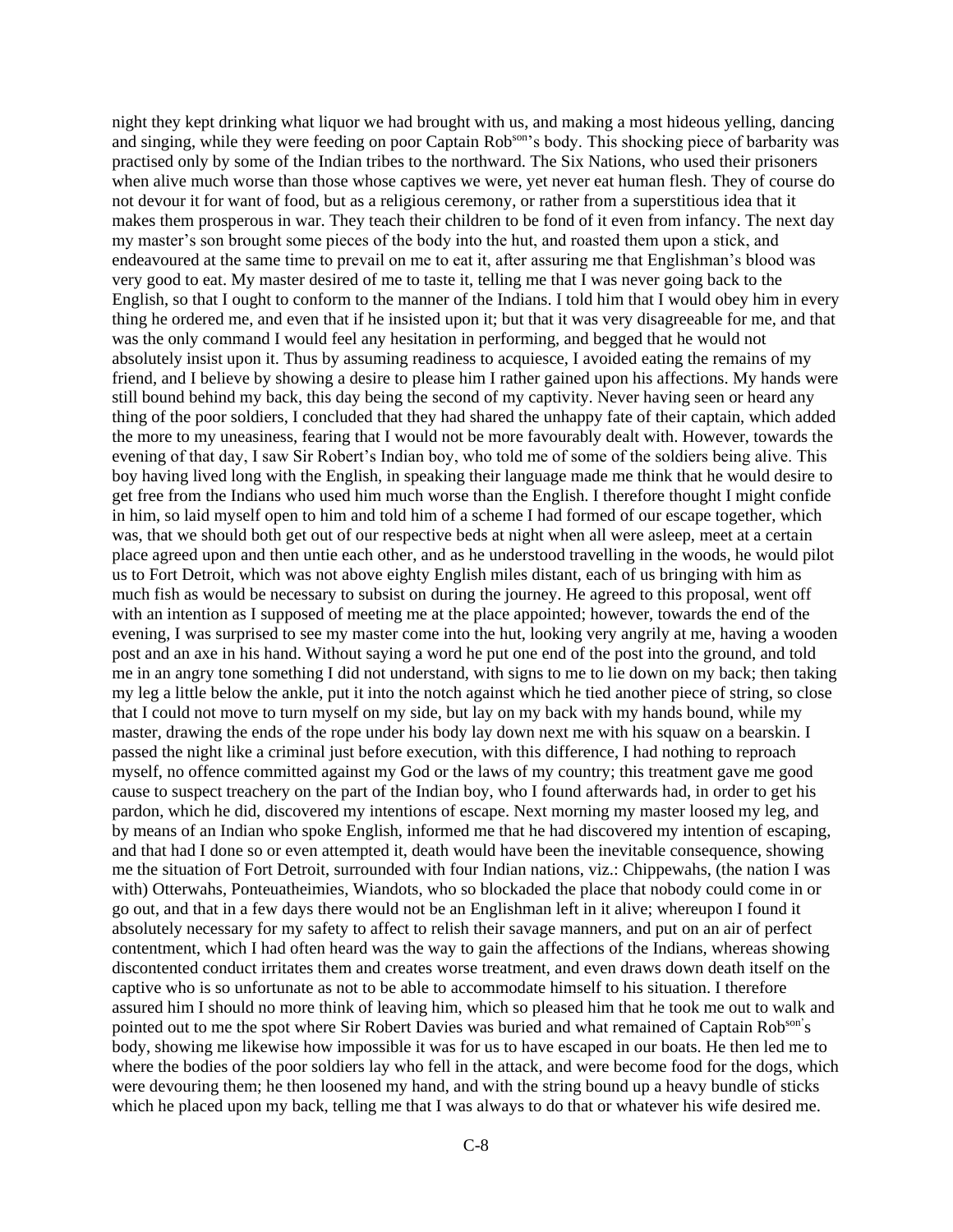When delivered of my burden he again tied up my hands, and fastened the rope to the rafters of the hut, but he did not put my feet in the stocks as the night before. Yet it was equally impossible for me to effect an escape, and indeed by this time I had given up all hopes of it, unless a more favourable opportunity occurred.

Next morning my master went off in his canoe to join the rest of the warriors encamped at Detroit, leaving me to the care of his father, who seemed fond of me, and wished that I should become a savage as soon as possible. Soon after my master's departure he fairly stripped me of my clothes, and told me I should wear them no more, but dress like an Indian; he accordingly gave me a blanket, then shaved my head leaving only a small tuft of hair on the crown, and two small locks which he plated, with several silver brooches interwoven, making them hang over my face, which was painted a variety of colours; he likewise presented me with a tobacco pouch and pipes, telling me I should smoke, which I did, and afterwards became very fond of it. The hunting season being now passed, the Indians lived on fish, without bread, butter or salt. This did not agree with me. I became so very weak as to be rendered incapable of walking for seven or eight days, during which time my master's father informed me that I should not be eaten if I died. Ten days after this my master returned with the rest of his family, and after much talk of the success of their arms against the English, how many prisoners they had taken, etc., he looked at me, turning me round, apparently surprised at seeing me attired "en sauvage." He asked for my hair, which, the old man giving him, he carefully put by. Still my hands continued tied, and whenever I had occasion to go out, an Indian boy laid hold of the end of the rope, which he fastened to the rafters of the hut when I returned again. It was not long after this before my hands were at last unbound, my master often impressing upon me the impossibility of making my escape. I told him I had no design and feigned a satisfaction in their mode of life and a particular fondness for my new uniform, by which means I secured his good will. He thought he was sure of me from my being so young, and that I would on that account sooner take to the novelty of their ways of life and more easily forget my country and my friends; certain it is that with this behaviour I fared better in many respects than those prisoners who appeared always sullen and subdued, some of whom indeed suffered death on that account. I now frequently saw two of the soldiers who were taken with myself, and the meetings at intervals were very satisfactory. It gives inexpressible pleasure to meet a countryman of one's own even in a civilized foreign land. Judge then how much more so when in a state of captivity with a nation of savages of a colour so different from our own. Happy was I to meet with those poor fellows whom but a short time before I would not have suffered to speak to me without the usual marks of respect from an inferior to a superior. Now there was no distinction, we being glad to find those people of the same colour with one another. We used often to compare notes of different treatment we met with from our masters.

One of them told me he was obliged to eat of Captain Rob<sup>son</sup>'s body. We would form fifty different schemes for making our escape, but reject them all afterwards as perfectly impracticable. About the middle of May we were in great distress from want of provisions, owing to the indolence of the savages, who never stir out of their huts to fish or hunt until necessity drives them, which was our case at this time. During four days the wind continued so high that no fish could be caught, as they durst not venture upon the lakes in their little bark canoes. These are generally navigated by two men, or by a man and a boy, the former standing in the bow or fore part, where there is a pole fixed having a light fixed at the end of it which attracts the fish— it being on the darkest side they are most successful. The man in the bow marks the fish approaching, and directs the boy to steer the canoe so that he may best strike the fish with his harpoon. In this way I have seen as much as two men could carry of cat-fish, perch, and pike taken in two hours' time, independent of the satisfaction of procuring so necessary a part of their daily sustenance. It is a great amusement and really a pleasant scene to witness fifty of the lights moving on the smooth lake in every direction, while the silence is only disturbed by the varied cries of wild beasts from surrounding forests. I have observed before that the stormy weather had reduced us to the last extremity of want, having recourse to picking up acorns in the woods, and boiling them in ashes or water, changing them frequently to take off the bitter taste; and this was our food until the fifth day, when the winds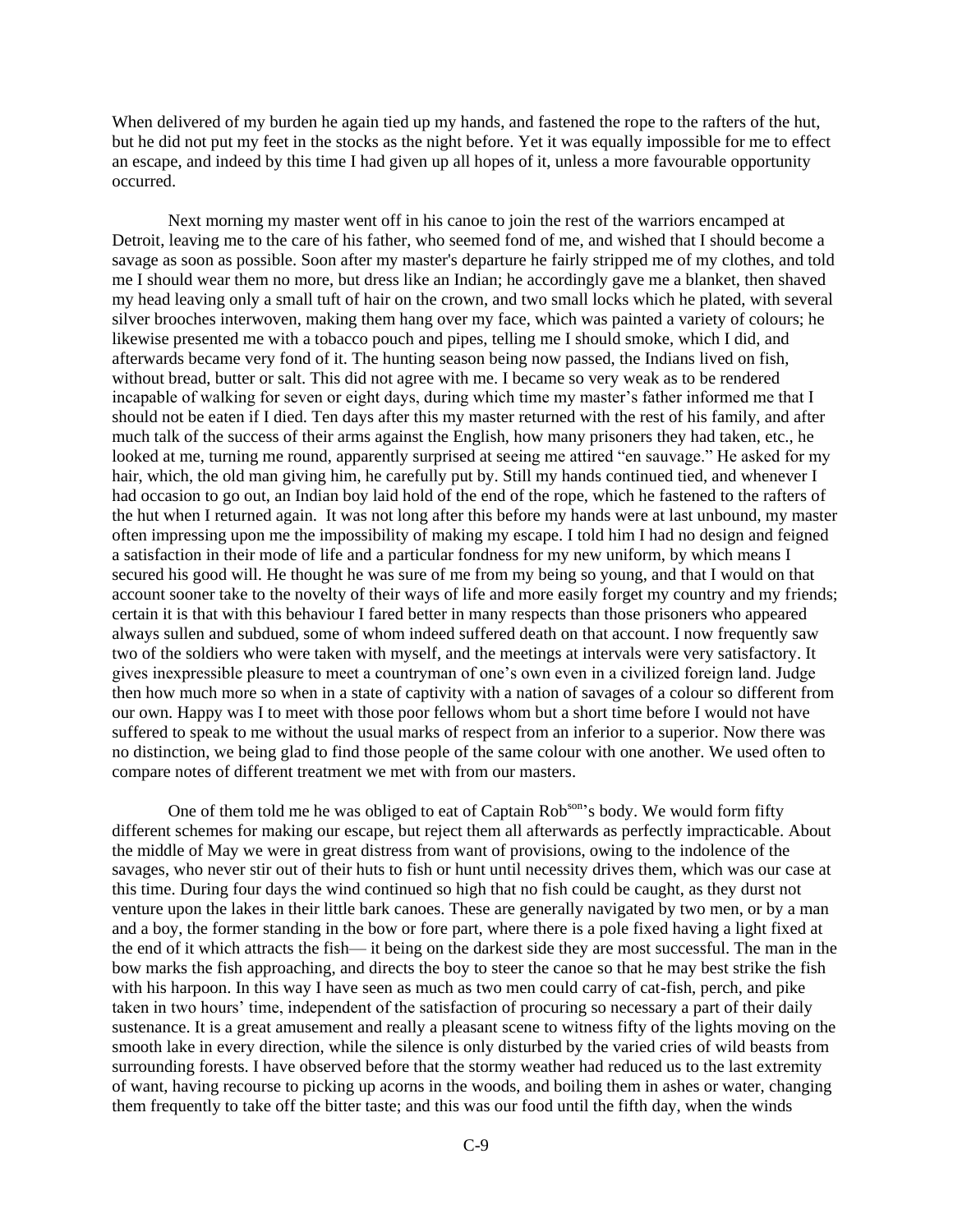abating we obtained plenty of fish. The Indians themselves are so accustomed to be reduced to this shift that they think nothing of it, and are always sure to make up their loss by future stuffing and sloth. While they have victuals of any sort in their huts they do nothing but smoke, eat or sleep. It is on these occasions that the beaux and belles make their mutual conquests and dress in their best attire. They amuse themselves at times with a diversion something similar to the game of shinty which is in use among our boys, in which females play against the males, and often come off victors. My master used to deck me out in the richest manner, putting on me all the ornaments of the family, and taking me out to the plain, where he made me strut about to exhibit myself in the presence of the whole village, calling out to the people to look at the little white man. All this time I was made a show of without being allowed to join in the game. Towards the end of May we began to make preparations for our voyage to join the rest of the warriors encamped within a few miles of Detroit, for which purpose my master deemed it necessary to build a canoe, and which he and I accomplished in two days. It was of a sufficient size to carry all the family for many thousand miles. The evening before our departure I was surprised to see the master seize one of the dogs, of which animals he had several in the hut, and they were constantly poking their noses into our victuals, an operation easily performed as the floor was our only table, and neither chairs nor tables stood in the hut. This dog was killed, which I was not sorry for, and given over to the squaw, who scraped him as we do a hog in hot water. My master then invited all his neighbours, sending me round with a number of painted sticks, which were left with each one invited. Upon entering the hut where the feast is held, every one produces his stick and lays it upon the platter for the purpose. Each of the guests gets a double portion, eating one and carrying home the other in a dish which they bring with them to receive it. I sat in a corner of the hut, a silent spectator of my master's feast, being looked upon as a slave and unworthy to partake of so fine a repast. After killing or rather drowning another dog for the purpose of appeasing the evil spirit, as they gave me to understand, we set out next morning in our canoe, making short day voyages, always landing before sunset, putting up at that time our cabin and cooking our fish, which culinary office fell to my lot, as well as that of cutting firewood. The cabin or hut is soon made, it consists of about twenty trees put up in the shape of a sugar loaf, and covered all over with a sort of matting, excepting the hole at the top to- let the smoke out. Every one carries his or her bed clothes upon his back, which are either the skins of a wild beast or a coarse blanket. All lie down promiscuously, men, women and children with their feet to the fire, which is in the centre. The second day of our voyage we came to an island where was an Indian burial ground. Here we halted round a particular grave, which my master afterwards told me was the grave of his son. He made us all plant a few grains of corn, which we did, and re-embarking, proceeded on our voyage, which we ended in four days, arriving at a Frenchman's house in the neighbourhood of Detroit. This man being my master's , we took up our residence close to his house, rather than join the rest of the warriors, who were encamped five miles nearer the fort. We immediately set about building a large bark house, more convenient than those they carry about with them. The fireplace belonging to it was situated out of doors, where I was condemned to broil two hours every day, boiling their kettle, with a little fish or Indian corn. This new house occupied about four days in finishing, several parts of the work falling to my share, such as carrying home the wood and bark; here I must observe that I suffered inexpressible pain from not having any clothes on—not so much as a shirt to protect me from the scorching rays of the sun which burnt my back and shoulders so much that I was one mass of blisters, the palms of my hands being in the same state from the continued working of the oar. The next piece of fatigue I was put to was assisting my mistress in planting a large field of corn or maize or other vegetables. This being finished, my master carried me to the grand encampment about five miles from Detroit.

Source: "Rutherford's Narrative – An Episode in the Pontiac War – An Unpublished Manuscript by Lieut. Rutherford of the Black Watch," Presented by Thomas Hodgins, Esq., in *Transactions of the Canadian Institute*, *Volume III, 1891- 92*, Printed for the Canadian Institute, Toronto, 1893, Google Books, pp. 229-237.

## **John Rutherfurd's Narrative of the Murder of Capt. Donald Campbell and Escape of Ens. Christopher Pauli, 60th or Royal American Regt.,**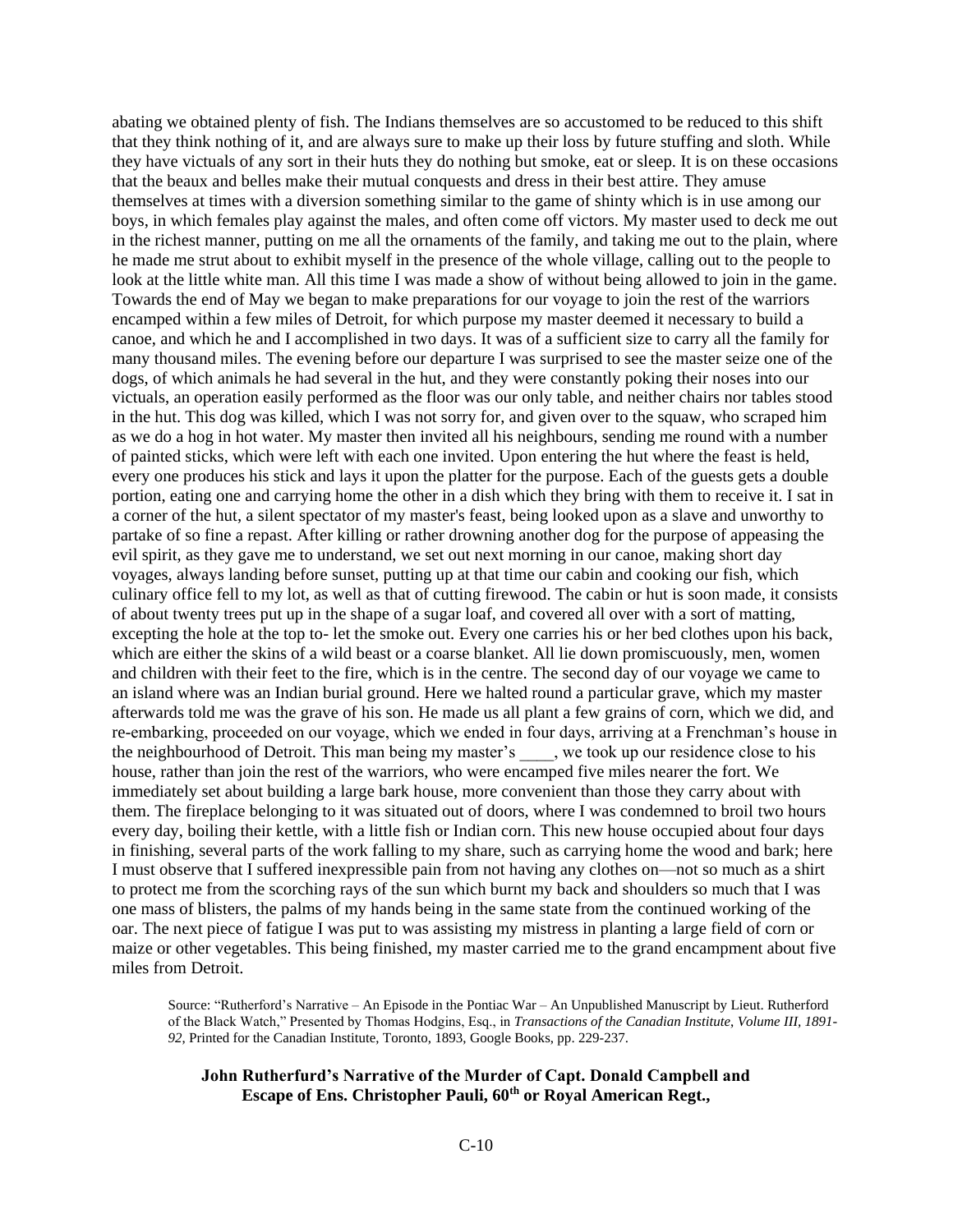#### **Detroit, May 2- Aug. 1, 1763**

Here I had the pleasure of seeing Captain [Donald] Campbell and Lieutenant [George] MacDougall of the 60th Regiment, who came out of the fort at the commencement of the blockade, with proposals of peace to the Indians. To this however, they would not listen; but on the contrary, detained those two officers prisoners at a Frenchman's house. Upon my observing to Captain Campbell that I thought we might escape, being so near as within sight of the fort, he advised me by no means to think of it, as he was well assured that if any one escaped, the Indians were determined to sacrifice those that remained. I frequently made visits to those gentlemen who were prisoners with the Ottawahs. Every day there were captures and scalps brought into the camp. The scalp is not, as commonly believed, the whole skin of the head, but only the uppermost part of the crown, and must have in it that swirl in the hair which every one has there, before it can be approved of as a just trophy of the warrior's achievements. They at this time brought in Ensign [Christopher] Pauli (60<sup>th</sup> Regiment) who commanded a small fort on Lake Erie [Fort Sandusky]. The Indians entered this fort as friends, and while some of them were smoking a pipe as a token of their pretended friendship, the rest were butchering their small garrison till not one was left alive. This gentleman made a very good Indian, being of a dark complexion. He was much liked by his master, who soon adopted him into his family, by which he was exempted from all drudgery. So great an assembly of Indians being gathered together in a French settlement, reduced the inhabitants to great distress; they had their cattle, sheep and poultry killed, and when these failed we were almost being starved, having frequently nothing but a handful of corn for a day's sustenance, and that we parched in the ashes and ate it with a spoonful of bear's grease. I frequently used to beg for a morsel of bread at the French people's houses, from whose doors I was often turned away. In this distressed situation, my master prudently resolved to quit the camp, and moved accordingly back to the place where I was first taken prisoner. Here we had fish as formerly, and sometimes a little venison. On our return to the village, we halted at the burying place before mentioned, and while my mistress and I were busy erecting our hut, my master went out and killed a bear, which was eaten up heartily. After finishing our repast, I was ordered to put the kettle on the fire again, which circumstance surprised me a little, as we were in the habit of going to sleep immediately after eating. I was induced to ask the meaning, but was given to understand by looks and gestures that the mystery would be revealed on the following morning. My master then cut some of the choicest bits of the bear and put them in the kettle, which being hung over a slow fire, we went to rest. Next morning by day break we were called up, and in a formal and solemn manner walked up to the grave, where a small fire was kindled, round which we seated ourselves, and then my master arose and made a long speech, during which he often pointed to me and the grave alternately, while at every pause we all joined in a sort of chorus or amen, by way of acquiescence or approval of what he said. When he ended his oration, he divided the broth and meat among us, and after saying a few words over the grave, he put a piece of the fat of the bear into the fire, directing each of us to do the same. This I was informed was to appease the spirit of his son, who might be offended at my being adopted in his place. Such was his design, as he then told me, that I was as much his son, telling me at the same time to look upon the boys as my brothers; that my name should no longer be "Sagarast" or Englishman, but "Addick," which signifies a white elk; but notwithstanding this I was generally called by my master's name, which was "Perwash." My master, or rather my father now, took me out frequently with him hunting, an amusement of which I was very fond. Though this was not the season for killing deer, we were under the necessity of killing some for the family to subsist on when we returned to the camp near Detroit. As soon therefore, as we had cured a few carcases of venison, (which we did by smoking them without salt) we again set out to join the rest of the warriors. In crossing Lake St. Clair it happened to blow very hard, so that our little frigate was in danger of going to the bottom with Perwash and all his family. To appease the evil spirit he chewed some handfuls of tobacco and threw it into the lake, at the same time pronouncing a long harangue. We contrived eventually to get safe to land, but whether owing to the tobacco I shall not pretend to say. The rain having drenched our clothes and blankets, we hung them upon trees till they dried. I may mention that the Indians likewise make use of the tobacco plant in thunder storms, by throwing a quantity of it into the fire, and while it is burning a squaw drums with a piece of iron on the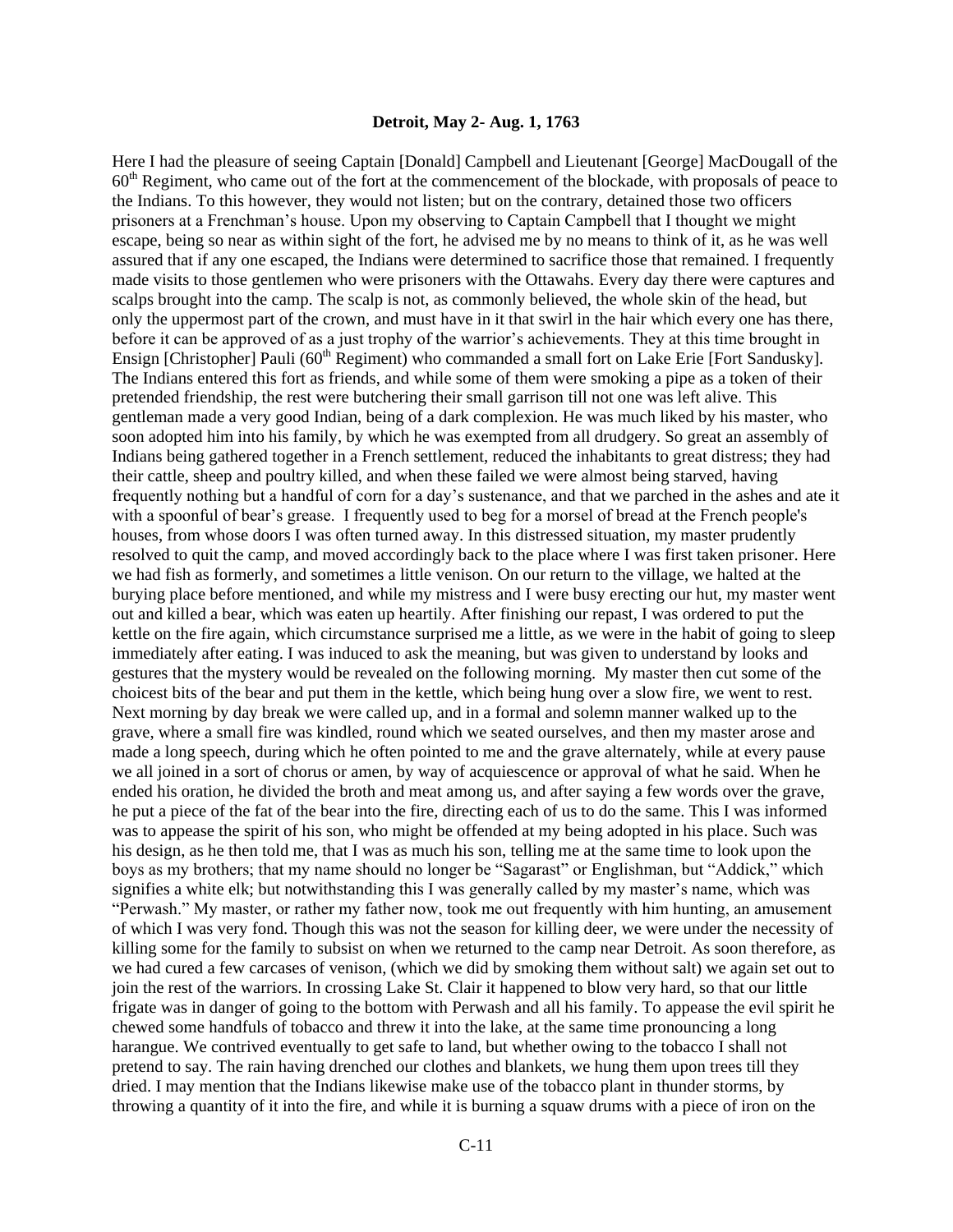bottom of a kettle, which they pretend prevents any mischief being done to the family by lightning. By the time our corn was grown up about a foot high, it became necessary to have it hoed and weeded, which was a severe task to my mother and me for six days. I flattered myself that my being adopted into the family would have exempted me from this kind of drudgery, but Perwash, having a particular regard for his wife, chose that I should still assist her on many occasions, and she being fond of her ease laid the most of it on my shoulders. She frequently made me pound or bruise corn in a large mortar, till there was scarcely any skin on my hands, and when I showed them to her she only laughed, and told me I would soon be better used to it, and that in time my hands would soon become hard like hers, which in truth were none of the softest. The men think it beneath them to do anything more than fish and hunt for the support of their families, and in this they take no more trouble than is absolutely necessary, for they frequently leave the game where killed, and send their squaws to bring it home, directing them where they would find it by breaking off branches and marking the trees for miles where they have hunted and left their game; this when their squaws have found, she brings home the choicest pieces and dresses them for her lord and master who generally sleeps till called to eat. When his repast is finished he regales himself with his pipe of tobacco, mixed with the leaves of the "Shumah shrub"; in the meantime the rest of the family are busy roasting fish or broiling steaks, each one for himself. The steaks are done upon the end of a stick, as we toast bread, and in my opinion that is the most delicious way of eating roast meat. Sometimes my "mother" roasted a large piece for the family, who never wait till it is thoroughly done, but as the outside becomes a little brown, everyone with his knife falls upon it and slices away as fast as it is roasted, by which means the pleasure of eating (their chief gratification) is prolonged. When soup is made, or rather when they boil their meat or fish, they hang up the kettle out of the reach of the dog, and every one drinks out of it when inclined. They use no salt and the absence of this at first made me think every thing tasteless; but hunger and habit prevailed over prejudice, and I soon came to eat as heartily as Perwash himself. About the 8<sup>th</sup> of June, Lieutenant MacDougall, with a Dutch trader escaped into the fort, which caused them to look more strictly after us who were left, particularly Captain Campbell, who was shut up in a garret in a Frenchman's house. I frequently visited him, accompanied by Perwash. One morning he told me he felt ill and was prepossessed with the idea he would die very soon. I endeavoured to persuade him from indulging in such forebodings, which only tended to make him more melancholy; but to my grief and sorrow, the first thing I heard next morning was that he was killed by the savages. That morning Captain Hopkins of the Rangers had made a sortie from the fort, attacked a party of Indians and killed one of the chiefs of the nation to which I belong. The chief's friends were resolved to take the life of an Englishman of the rank of Captain. This they found convenient to accomplish by murdering poor Campbell who belonged to the Ottaway nation. The nation in their turn were enraged with the Chippewahs for slaying a prisoner who was their property, and of whom they were very fond. They therefore determined to have satisfaction for the outrage, and which they thought could not be more effectually obtained than by sacrificing a prisoner belonging to the Chippewahs of the rank equal to that of Captain Campbell. Accordingly to compensate this loss they pitched upon Ensign Pauli, but he being informed of the danger by a handsome squaw who fell in love with him, assisted by her he made his escape from the house of the Frenchman, whence with much difficulty he escaped to the fort, after being several times fired at by the sentries who took him to be a real Indian. The Ottawahs being disappointed in their design upon Pauli, determined next to take my life, being as they thought next rank to an officer and superior to any of the private prisoners among them. Perwash having heard that they were in search of me took me to a Frenchman's barn, where he covered me up with straw. In this situation I remained for the space of three hours expecting every moment to feel the tomahawk in my skull, till a party of Indians with Perwash at their head came and conducted me away. Notwithstanding their reiterated assurance that I was not to suffer death, I could not help being alarmed and doubtful of my safety. They marched me in custody for four miles till we reached the grand encampment, which was in the midst of the French settlements. On the road lay a dead body mangled and scalped, which the dogs were eating. I was made to stop a considerable time while my guards viewed it with seeming satisfaction, telling me at the same time in exulting tones that there lay our grand chief Captain Campbell. I could not have indeed recognized in that mangled corpse the remains of my good friend whom they had murdered. It was a shocking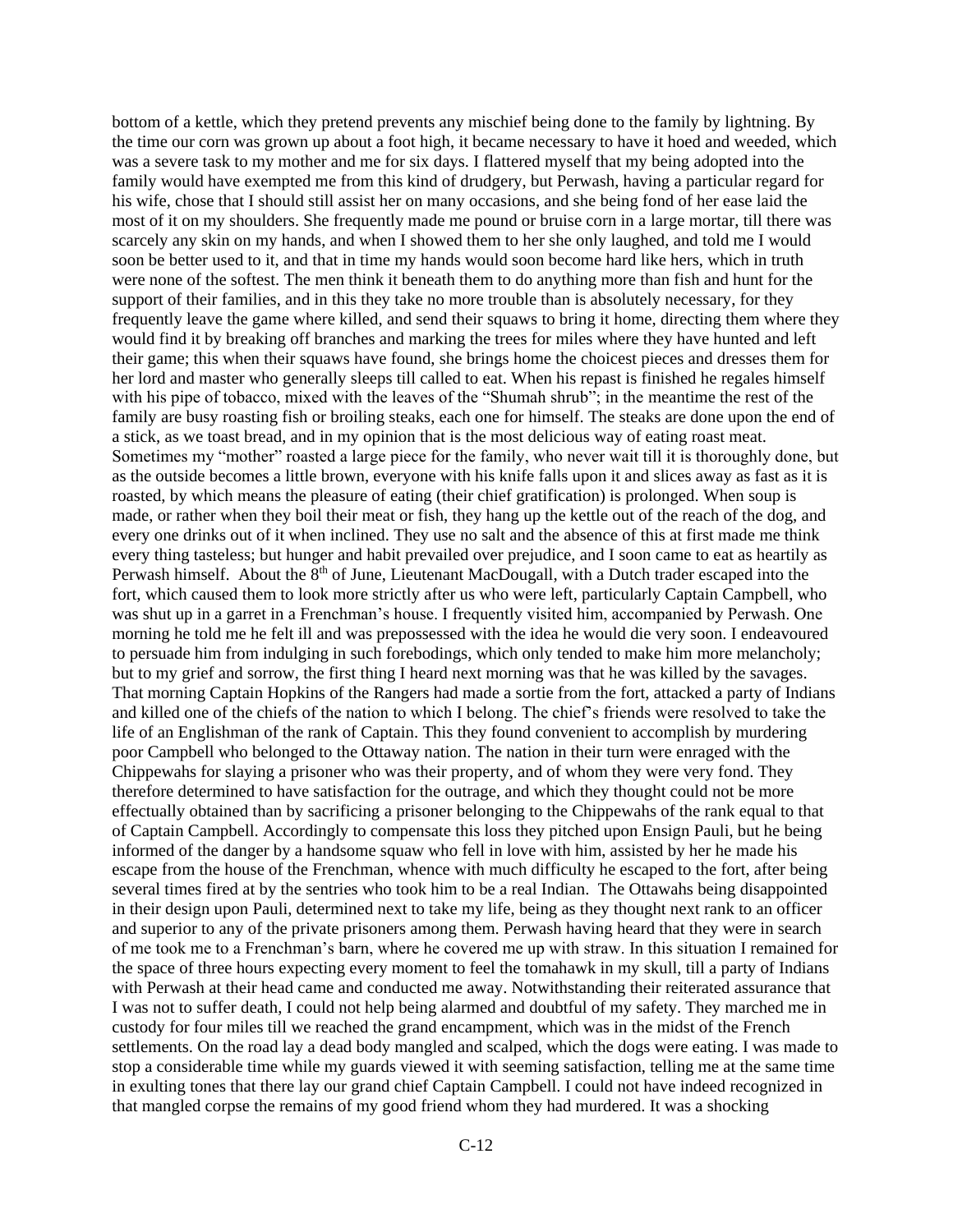spectacle—the head scalped, the nose, arms, ears and legs with other parts of the body cut off, yet however disagreeable to me, I was forced to behold it. They led me to a great hall in a Frenchman's house, in the courtyard of which were about two hundred Indians of different nations. There was placed in the middle of the hall a small table and four chairs. A fifth chair was reserved for myself, though at that time I would gladly have dispensed with the honour. They then produced some English letters, and Pondiac the leading man of the four nations, told me by a French interpreter, that as I could speak French and read English, that they had pitched upon me to explain the meaning of these letters, which he ordered me to perform without concealing any part of them, threatening me with death if I did not translate the whole verbatim just as they were. Here one of the prisoners, a native of Virginia, who fond of an indolent life, had married and determined to stay among them, told me he could read English also, and would overlook the papers to detect any attempts at concealment, or misconstruction of the sense, adding that the consequences would be my being scalped on the spot. I accordingly set to work and read the letters in French, to a Frenchman who explained them to the chief. They were merely old letters which Captain Campbell had in his pocket when killed, and a few to him from his friends at Detroit during his imprisonment, which had been committed to the charge of a Frenchman, who instead of delivering them kept them. There were several French gentlemen in the room, who were as eager to read them as the Indians. What both French and English wanted to know in particular, was whether peace had been declared with France or not. It had been publicly declared at Detroit by Major Gladwin long before that time; but the Canadians could never bring themselves to believe that the "Grand Monarque" could ever cede their country to Great Britain, and still flattered themselves that if they could excite the Indians to maintain the war against us for a little while, that a reinforcement would arrive from France and they would drive the English out of the country. They had therefore always assured the Indians that Major Gladwin had declared there was peace only to prevent them from attacking him. The epistle contained, however, nothing that I thought could favour their wishes or designs, nevertheless they thought fit to construe them differently, or at least to doubt the truth and sincerity of Major Gladwin's proclamation of peace. When I had done with the interpretation, they all thanked me and appeared satisfied with my proceedings, permitting me to return home with Perwash who said he was happy in having got me off so well.

Source: "Rutherford's Narrative – An Episode in the Pontiac War – An Unpublished Manuscript by Lieut. Rutherford of the Black Watch," Presented by Thomas Hodgins, Esq., in *Transactions of the Canadian Institute*, *Volume III, 1891- 92*, Printed for the Canadian Institute, Toronto, 1893, Google Books, pp. 237-241.

## **Lt. James MacDonald's Account of Capture and Murder of Capt. Donald Campbell, 60th or Royal American Regt., Detroit, May 10-July 2, 1763**

Detroit 12<sup>th</sup> July 1763

#### Sir,

On Tuesday the 10th [of May] early in the morning, the Savages began to fire on the Fort and Vessels which lay opposite to it, about 8 o'clock the Indians called a Party, and ceased Firing...

At 3 o'clock several of the Inhabitants and four Chiefs of the Ottawas, Wiandotes, Chippewas, and Pottawatamies came and acquainted us that most of all the Inhabitants were assembled at a French man's house about a mile from the Fort, where the Savages purposed to hold a Council, and desiring Cap<sup>t</sup> Campbell and another officer to go with them to that Council, where they hoped with their presence and assistance further Hostilities would cease... When they arrived at the house above mentioned they found the French and Indians assembled, and after councilling a long Time, the Wiandotts were prevailed upon to sing the war song, and this being done, it was next resolved that Captain Campbell and Lieu<sup>t</sup> M<sup>c</sup>Dougall should be detained Prisoners, but would be Indulged to Lodge in a French Man's house, till a French Commandant arrived from the Illinois...

On the night of the  $2<sup>nd</sup>$  Instant [July] Captain Campbell & Lieut M<sup>c</sup>Dougall were lodged at the house above mentioned, about a mile from the Fort, and made a Resolution to Escape, when it was agreed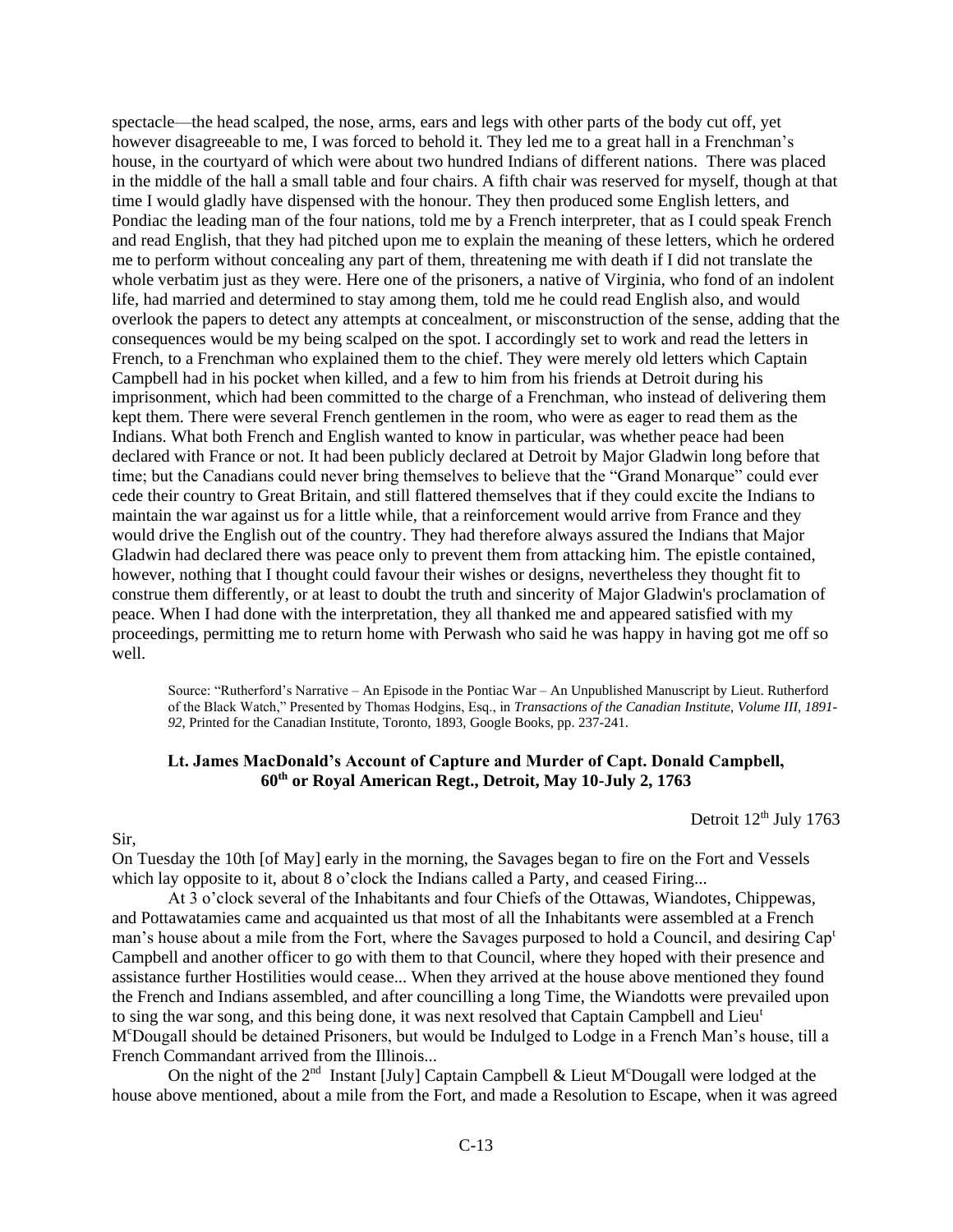on between them that Mr. M<sup>c</sup>Dougall should sett off first, which he did and got safe into the Fort. But you know it was much more dangerous for Captain Campbell than for any other Person, by reason that he could neither run nor see, and being sensible of that failing, I am sure prevented him from attempting to escape...

The  $4<sup>th</sup>$  a Detachment was ordered to Destroy some Breast works and Entrenchment the Indians had made a Quarter of a mile from the Fort, and about Twenty Indians came to attack that Party which they Engaged. But were drove off in an Instant, with the Loss of one man killed (and two wounded) which our people scalped and cut to pieces. Half an hour afterwards the Savages carried the man they had lost before Captain Campbell, stripped him naked, and directly murdered him in a cruel manner, which indeed gives me pain beyond expression  $& 1$  am sure cannot miss but to affect sensibly all his Acquaintances, altho' he is now out of the question, I must own, I never had, nor never shall have, a Friend or Acquaintance that I valued more than him...

#### James MacDonald

Source: "The Bouquet Papers" in *Collections and Researches Made by the Michigan Pioneer and Historical Society*, Vol. XIX, Ed. M. Agnes Burton, Wynkoop Hallenbeck Crawford Co., Lansing, 1911, Google Books, pp. 212-213.



Major Henry Gladwin, by John Hall

Picture Source: Wikimedia Commons

# **John Rutherfurd's Testimony at Enquiry into Death of Capt. Donald Campbell, 60th or Royal American Regt., Ordered by Maj. Henry Gladwin, 80th or Regt. of Light Armed Foot, Outside Detroit, July 4, 1763.**

Captain Hopkins, President.

Lieu<sup>t</sup>. Williams, 17<sup>th</sup> Reg<sup>t</sup>, Ensigns Anderson, 55<sup>th</sup> Reg<sup>t</sup>, Members.

M<sup>r</sup>. [John] Rutherford being sworn informs the Court, that the Night before Cap<sup>t</sup>. [Donald] Campble  $[60<sup>th</sup>$  Regt.] was put to Death, He was sleeping at Monsieur St. Bemands house (who was always very civil to him)  $\&$  in the middle of the night he was awakened by Francois Maloshe  $\&$  two others whose names he knows not. They took him in a Closet in said House produced him several letters which had been sent from the Fort to Cap. Campble & obliged him to read them in order (as they said) to know whether Peace was made with France or not; among the above mentioned letters this Deponant found one from Lieu<sup>t</sup>. M<sup>c</sup>Donald which mentioned that Peace was declared in the Fort and read said letter to them; upon which they scornfully said that peace was declared in *the Fort;* But they believed no where else.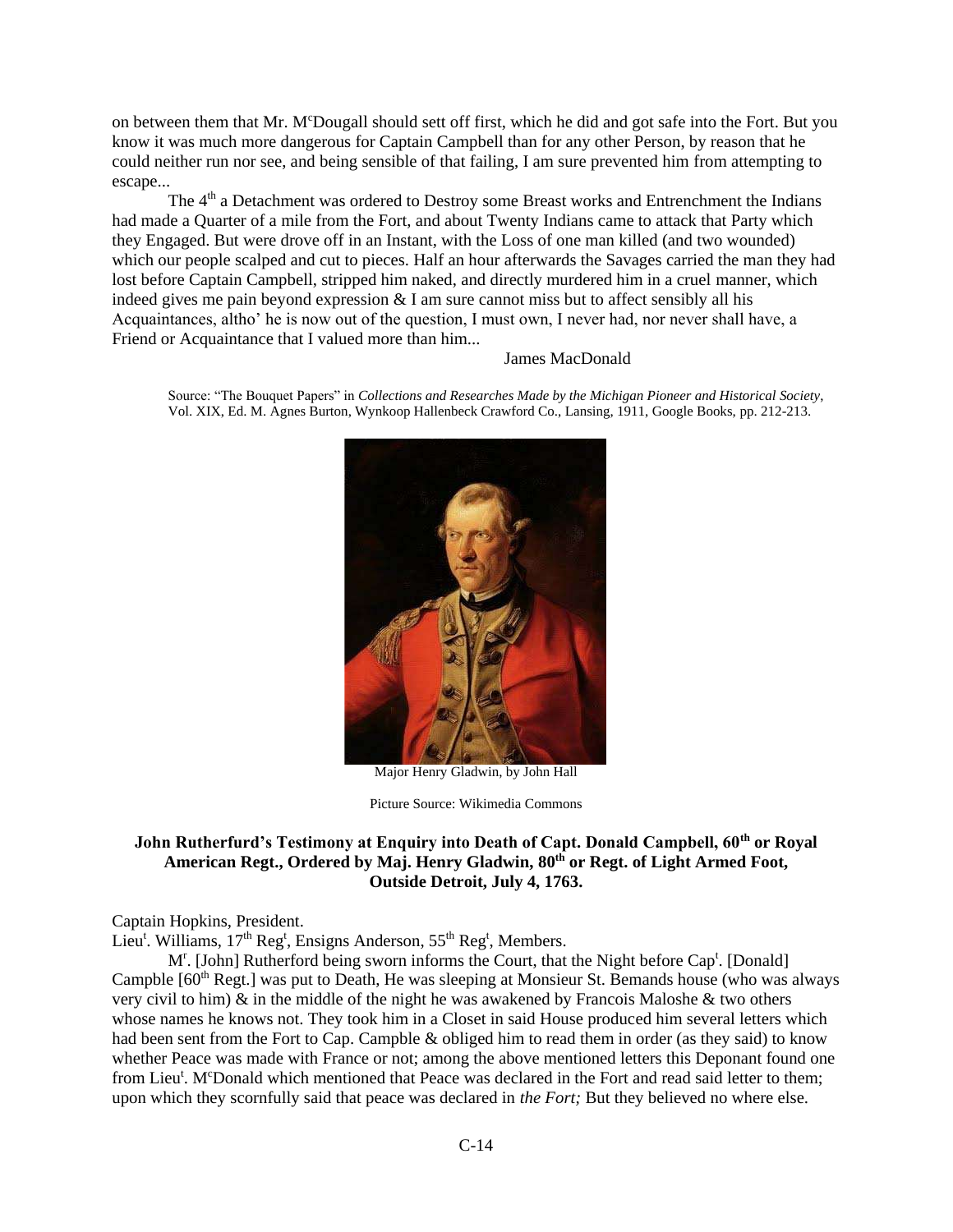Several of the above mentioned letters were sealed when they were delivered to this Deponant and others open, which Meloshe said were given to him by Cap. Campble to be taken care of. Upon the Death of Campble (the day following) this Deponant was sent for to explain (in full Council of French and Indians) the aforesaid letters. He remembers the following persons that were in the Council, viz., Batist Campeau, Francois Meloshe, Batist Meloshe, Sancho P. Obain, *Louisan Denter Indian Interpreter,* Monsieurs Domelte, Pero Barth, likewise many others he does not know; Those above mentioned were very eager to find out anything to tell the Indians that they might not believe that Peace was made with France. This Deponant further saith that Pero Barth told him that he did not believe that there was Peace; But that Major Gladwin had made the Declaration himself to pacify the Indians. Francis Meloshe in the above mentioned Councill, upon reading the news of Dr. Cuyless being attacked, said aloud let no man speak of them, they are Dogs. Monsieur Denter has often told this Deponant that he would make his escape to the Indians, for fear the Major would hang him. Pero Barth has told him the same. It was generally said among them that if any of the French were hanged, it would be those that brought Capt. Campble out of the Fort. This Deponant was used very illy by Monsr. La Tiard (at whose house this Deponant's Indian master had planted corn & his Cabbin always there & was treated very well by P. La Tiard) After Lieut. McDougall had made his escape, Mr. Coulliere told this Deponant, that it was a pity he was saved, as the French would likely suffer thereby. Farther this Deponant saith not. Detroit 6 Aug. 1763.

Source: *The Gladwin Manuscripts*, Robert Smith Printing Co., Lansing (Michigan), 1897, Google Books, pp. 639-640.

#### **John Rutherfurd's Narrative of his Sale to a Frenchman, Mr. Quilleim, May 2- Aug. 1, 1763**

The most memorable circumstance which happened during my captivity was my being sold to Mr. Quilleim, with whom I was well acquainted before I was taken, and had since frequently visited with Perwash in order to procure a little bread and salt. In these visits I proposed to Mr. Quilleim to purchase me from my master, whom I knew to be covetous and fond of riches, according to the Indian estimation of wealth, and which consists of being possessed with a profusion of trinkets, much wampum, beads, silver bracelets and gorgets. This gentleman, on account of Mr. Sterling with whom he was intimate, and whose daughter he afterwards married, was much my friend; he made several offers to Perwash for my purchase, first bringing him a horse and a cow, thinking that would prevail upon him, as he had often expressed a liking to the comforts that white people enjoyed, but he had a greater liking for me than to part with me at that price. He however, agreed to let me go for certain merchandise to the value of *£40,*  upon condition that I was always to live with Mr. Quilleim, and not be allowed to go back to the English. This we both promised, although of course we only intended to keep it so long as it would not be attended with risk to the benefactor, for rather than he should be a sufferer I resolved to live with him, though at the hazard of being again seized by the savages. My "mother" and "brother" took an affectionate leave of me, and I went home laden with the things they had given me, and overjoyed with the change in my situation. I immediately cast away my greasy painted shirt which I had worn for two months without ever having had it washed. I scrubbed myself for two hours with soap and warm water to get the grease and paint off, then dressing myself in the costume of the Canadians, with a clean French shirt and long ruffles, and a mantle exactly like a bed gown, with a pair of new leggings, I began to feel pretty comfortable. The Frenchman with whom I was, being brother to the former commandant, and a great favourite with the Indians, (the latter had been rather civil to him in not killing all the stock, such as the cattle, poultry, etc.,) I got a good supper from him, genteelly served up, while a comfortable bed was provided for me in which I slept better than I had done for a long while before. I awoke next morning happy in the thought of being out of the hands of the savages, and once more returned to freedom, (as I imagined) never doubting that now I should have an opportunity of returning to my friends in the fort, or at least be quartered with so good a family till the war was over. With these pleasing reflections I consoled myself under the circumstances, but how fleeting are the hopes and joys of this life, and how uncertain are we weak mortals of what it may please the Almighty to make us suffer in this state of trial and probation! I was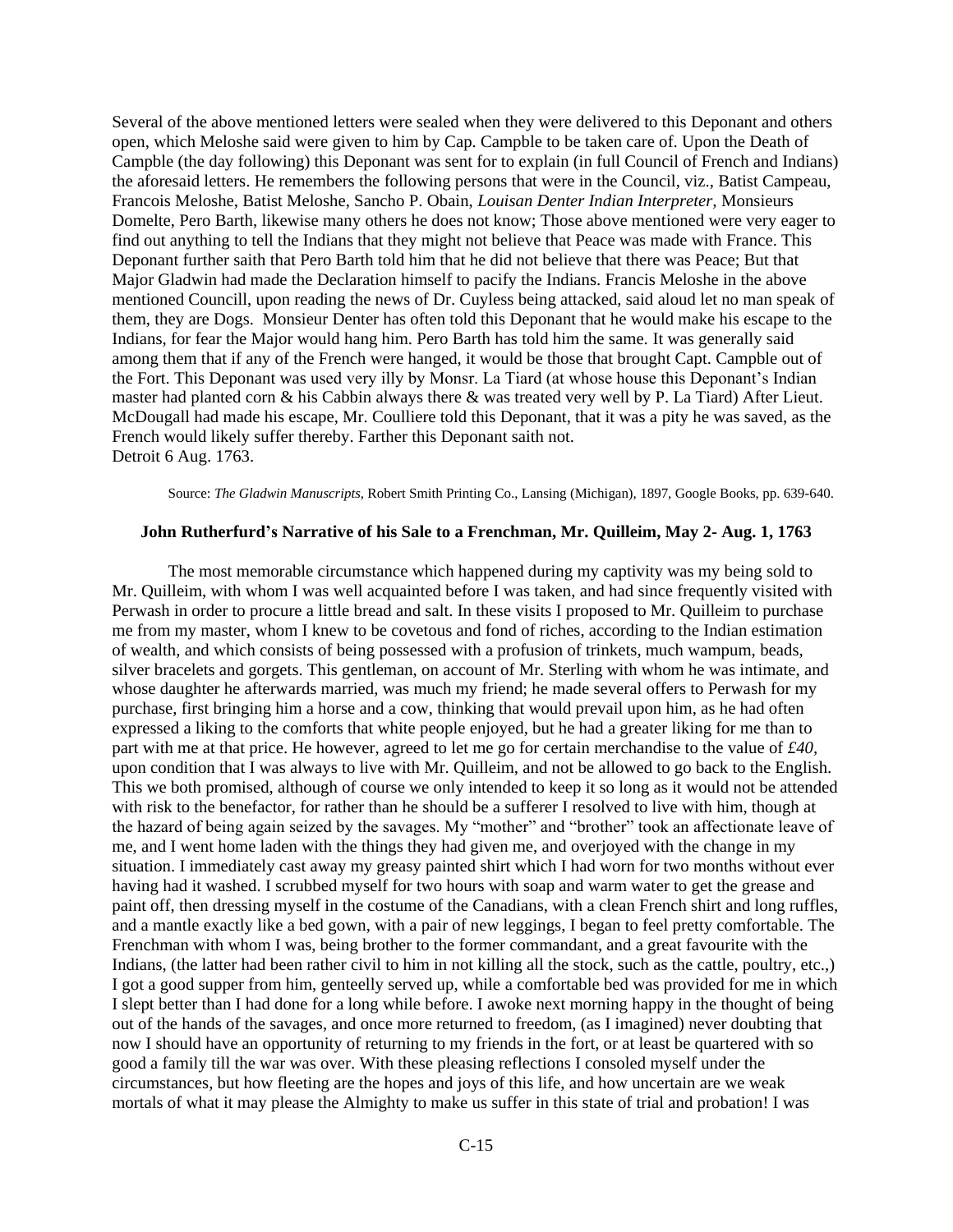happy at this moment beyond expression, and in the next I was doomed to be miserable. Before sunset, as I was enjoying the company of the amicable Mademoiselle Quilleim, lamenting together the pitiable situation of many poor captives that were still in the hands of the Indians, and were contriving methods for their deliverance, a party of armed Indians entered the house, all of them Ottawahs, and unknown to me, without saying a word to any one they seized me in a rude manner and hurried me down stairs. Then, indeed, my situation wore a very gloomy aspect. I was torn away from that excellent family without having time to say farewell, while on their part they were as much amazed and confounded as myself, nor durst they make any efforts on my behalf or any attempt to save me. The ladies of the family burst into tears, crossing themselves several times, and I believe fervently prayed for my deliverance. All that Mr. Quilleim could say or do was to encourage me to keep up my spirits and place my trust in "Le bon Dieu." As we pass along the Frenchman's houses the inhabitants all expressed a compassion for me, saying what a sad thing it was to behold so young a lad come to so cruel and untimely an end; while others advised me to keep up my spirits as there still might be hope. As for myself I own I was much shocked at first, but by degrees became more resigned, and began seriously to think my time was come at last, and that the many dangers and escapes that I had had were so many warnings to me to prepare for that change which we must all sooner or later undergo. They carried me to Pondiac's hut, the chief of the Ottawah tribe, and after being left there in a state of suspense for some hours, a Frenchman was procured to act as interpreter, who informed me on the part of the chief that the reason why I was taken from Monsieur Quilleim, was because several Dutch traders had got Frenchmen to buy or rather ransom prisoners like me, and that if he suffered that trade to be carried on, they would soon have no captives left. He therefore was resolved either to retain us all or have our scalps, in pursuance of which resolve he had ordered all those that had been so bought to be brought back again, and that he had intended to keep me himself. This speech relieved me in some degree from the disagreeable apprehension I was under, and gave me cause to consider that my last hour was not so near as I had expected, but I could not but wish that I was still with Perwash. However, I remained this night with Pondiac, but early next morning the Chippewahs, the nation to whom I formerly belonged, despatched a party to take me from the Ottawahs. Their chief, Pondiac, had however, taken a great fancy to me, owing I believe, to my youth, (I being then only seventeen years of age), as they seldom grow fond of elderly people, from a notion that they will never be reconciled to their Indian manners, and he therefore positively refused to give me up, the consequences of which refusal had well nigh been a war between the two nations. This was prevented by King Owasser, the chief of the Chippewah nation, having prevailed upon Pondiac to give me up. The latter, had after a good deal of altercation come to this step, in order to avoid engaging in a war with a nation superior to his own, which, besides the possibility of destroying his own, would have infallibly ruined the common cause for which they had assembled. I was immediately carried off by King Owasser to his hut. He was very kind to me, and gave me plenty of food to eat, telling me at the same time that he had plenty of girls to do the work, and that I should never be desired to do anything, but should live as he and his sons did. This treatment gave me great satisfaction, and indeed the behaviour of the whole family vied with each other in showing me most countenance and favour, and when any disturbance or alarm took place in the camp, such as the young fellows out of savage wantonness, or in a drunken frolic killing any of the captives they could find, I was always concealed on these occasions until the danger was over. The old king became so very fond of me, that he offered to make me his son-in-law, when I should be disposed to marry and fancy any of his daughters, who were reckoned the handsomest in the camp, and had more wampum than any others. He was satisfied with my telling him that I felt myself highly honoured by the proposal, and although at that time not inclined to take a wife, I did not know how soon I might change my mind, and I should certainly be happy to take one of his family for a partner. Little did I suspect that the ease and tranquillity I then enjoyed should be of but transitory existence. I had not sojourned in my new situation for ten days, when Perwash, my former father, expressed a desire to have his son back again, saying that he and his wife had heartily regretted having sold me to the Frenchman, and were willing to return the merchandise exchanged for me, provided I was again restored to him, adding that it grieved their hearts to see me in the possession of another. Owasser, however great his desire to keep me in his family, knew that though he was chief of the nation, he had no power to keep another's property, nor did he choose to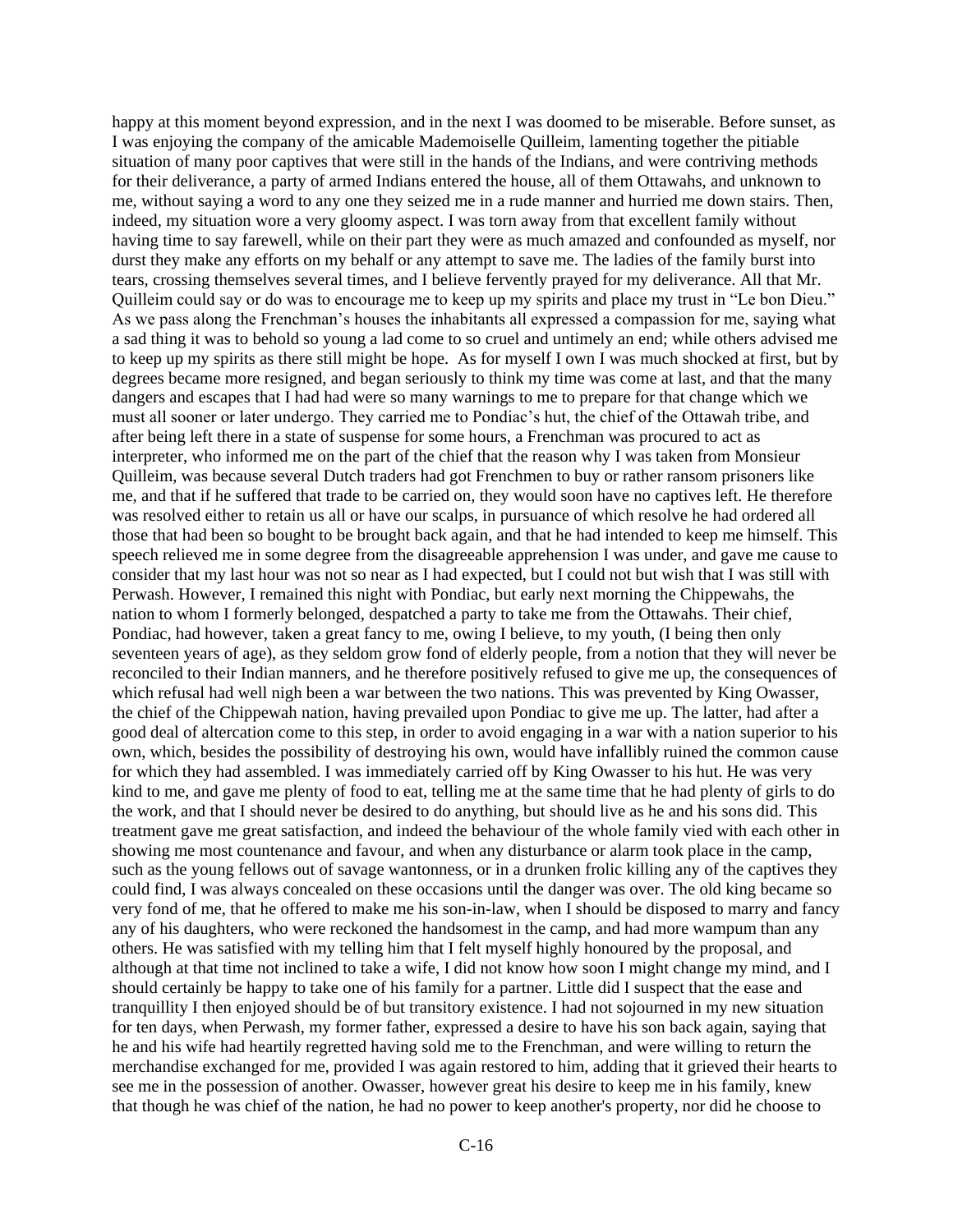expose himself or his family to the revenge of Perwash, who would take the first opportunity of resenting the injury done to him. He was therefore obliged to give me up to my master, who with his whole house received me again with most expressive marks of joy and satisfaction, while that of Owasser seemed to regret my separation, the princesses themselves showing they were not indifferent. The number of prisoners now increased everyday. Towards the end of July they had upwards of fifty, besides a number of scalps that were brought daily into the camp. They were every day killing some of their captives, even some of those that had been with them as long as I had. When I was in the hall of a Frenchman's house which was crowded with Indians, some of the young warriors brought in eight captives naked, into the hall, at sight of which I was surprised and terror struck. I enquired of an Indian of the same nation as myself, who frequently had expressed a regard for me, whether or not I was to fall a sacrifice with these they were about to murder. At this question he was amazed at seeing me here, and without making any reply, hurried me through the crowd, and putting me into another room in the house charged me to lie close, make no noise, for otherwise I should be discovered and put to death, and locking the door he left me to ruminate on what had passed. I found in the same place two Dutch merchants in a similar position as myself, having been secreted by their different proprietors, who were desirous of saving them from the fury of their country men. During our confinement we heard the Indians making long harangues over their victims, telling them it was to make their nation prosper in the war against the English that they were to be killed. The poor captives were begging the Frenchmen who were looking on to intercede for them; one little boy in particular, (a drummer of the Rangers) about eleven or twelve years old, was crying bitterly, imploring their mercy, but alas! he knew not how vain it was to ask it of butchers whose hearts were steeled against every feeling of humanity. I ventured to creep to the side of the window where I saw them lead eight of the poor captives to the river side whom they massacred on the spot. Some of them they tomahawked, others they shot with their guns, while some were put to death by making the little boys shoot them with bows and arrows, in order to accustom them to cruelty and perfect them in the use of weapons. Thus they prolonged the pain of these unhappy men, and when one would fall the multitude would set up the most dreadful yells and shouts that can be imagined. When the objects of their barbarity were all dead they proceeded to scalp them, and some of the savages took the skin off their arms to make tobacco pouches of them, as they did with Captains Rob<sup>son</sup> and Campbell. The first joints of the fingers were left dangling by way of tassels. They then threw the bodies into the river that they might flow down to the fort, that their countrymen might see specimens of what they should all undergo in a short time When this tragical scene was ended, the Indian who had hidden me came and set me at liberty, first leading me publicly through the crowd to convince me that there was no danger, and then conducted me to Perwash, who seemed very glad to see me safe, he having heard that the warriors were on the hunt after me for my destruction. The following cause was given for this last act of atrocity: an old squaw, the wife of a chief, dreamt that she saw ten Englishmen slain and scalped; this she recounted to the young warriors, who wished for nothing better than a pretext to make a frolic. She conjured them at the same time to make her dream good, otherwise she prophesied, they would not prosper in war. This, with a good deal more enthusiastic stuff in her speech, at length excited their passions to such a pitch, that they flew about the camp like maniacs to collect their prisoners, in order to butcher them as above stated, and verify the dream of this imp of hell. However, they were in some measure disappointed, for those that had any concern for their captives, concealed them. The little drummer mentioned above was a favourite of an old squaw, who wanted much to save him, but notwithstanding her tears and most earnest entreaties, the young warriors tore him away from her, declaring upon such an occasion they would respect neither age nor sex.

Source: "Rutherford's Narrative – An Episode in the Pontiac War – An Unpublished Manuscript by Lieut. Rutherford of the Black Watch," Presented by Thomas Hodgins, Esq., in *Transactions of the Canadian Institute*, *Volume III, 1891- 92*, Printed for the Canadian Institute, Toronto, 1893, Google Books, pp. 241-246.

#### **Anonymous Fort Detroit Diary Account of John Rutherfurd's Escape, Aug. 1, 1763**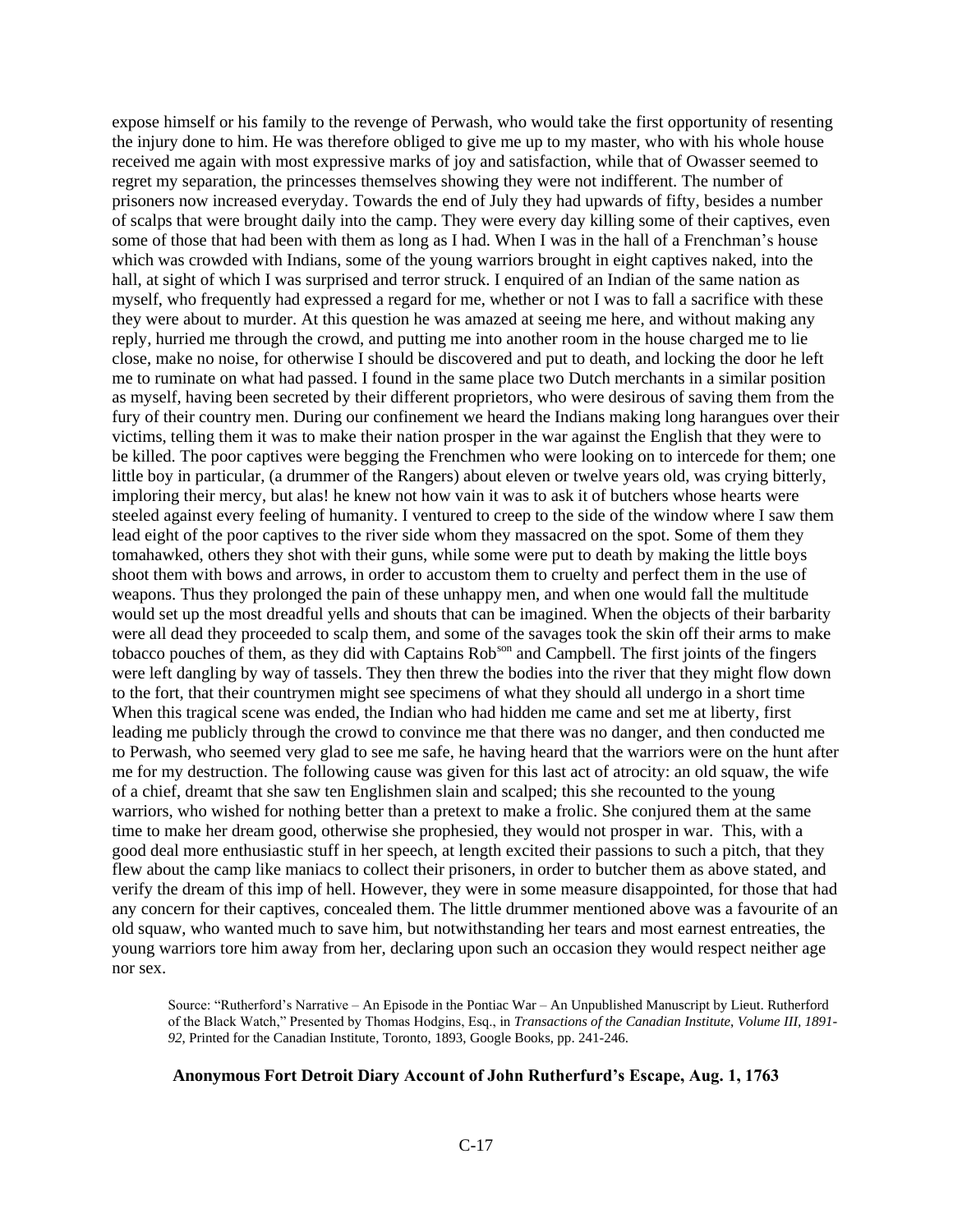August 1… This Morning about two o'Clock Mr. Rutherford ariv'd at the Sloop [*Michigan*], having made his Escape from the Indians about nine Mile from the Fort, seven of which he came by Land, when finding a Cannoe he embark'd in it & came to the Vessel...



Source: *Diary of the Siege of Detroit in the War with Pontiac*, Ed. Franklin B. Hough, J. Munsell, Albany (New York), 1890, Google Books, p. 56.

Fort Detroit in 1763, from *Bellin's Atlas* of 1764.

Picture Source: Wikimedia Commons

#### **John Rutherfurd Narrative of his Escape to Fort Detroit, Aug. 1, 1763**

Almost every day exhibited fresh atrocities towards some of their prisoners, so that I lived in continual dread, expecting every day to be my last; I therefore resolved to attempt my escape at all hazards. There lived near to where we had our cabin a Frenchman named Boileau. This man had been civil to me on several occasions, and I thought might be willing to facilitate my escape by his assistance, I thereby succeeded in gaining him to my interest. As the French were permitted to enter the fort, I gave him a letter to my friend Mr. Sterling, who likewise promised him a recompense if he succeeded in my deliverance. Major Gladwin also, and several other officers assured him of their countenance. Upon his return, I found him quite ready to engage in my interest. I therefore redoubled my entreaties and promises in case of success. The next object to be considered was a plan for my departure in the most secret and unsuspicious manner. He formed many schemes, but rejected them all upon a more cool consideration of the matter. Our respective eagerness, (he to enjoy the promised reward and I to enjoy my liberty), made it difficult to determine upon the most practicable means of effecting it. However, we at last came to the following contrivance. On the evening appointed, the Frenchman was to embark in his canoe, and give out publicly he was going to fish as usual; instead of doing which he was to go about two miles down the river nearer to the Fort Detroit, and at a certain point of low land covered with bushes, he was then to put in with his canoe in the dusk of the evening, when the Indians would not perceive him and so conceal himself. I, on my part, was to make the best of my way to him in the night. This scheme we were to put into execution the evening after it was formed. This, however, was prevented for that and several succeed- nights, the Indians being alarmed by a report that the Chippewahs were to be attacked by our forces, which actually happened a few days after. Captain [James Dalyell] Dalzell [2<sup>nd</sup> Bn., 1<sup>st</sup> or Royal Regt.], who had brought a reinforcement to Fort Detroit, issued from thence on the night of the 15<sup>th</sup> of August [Battle of Bloody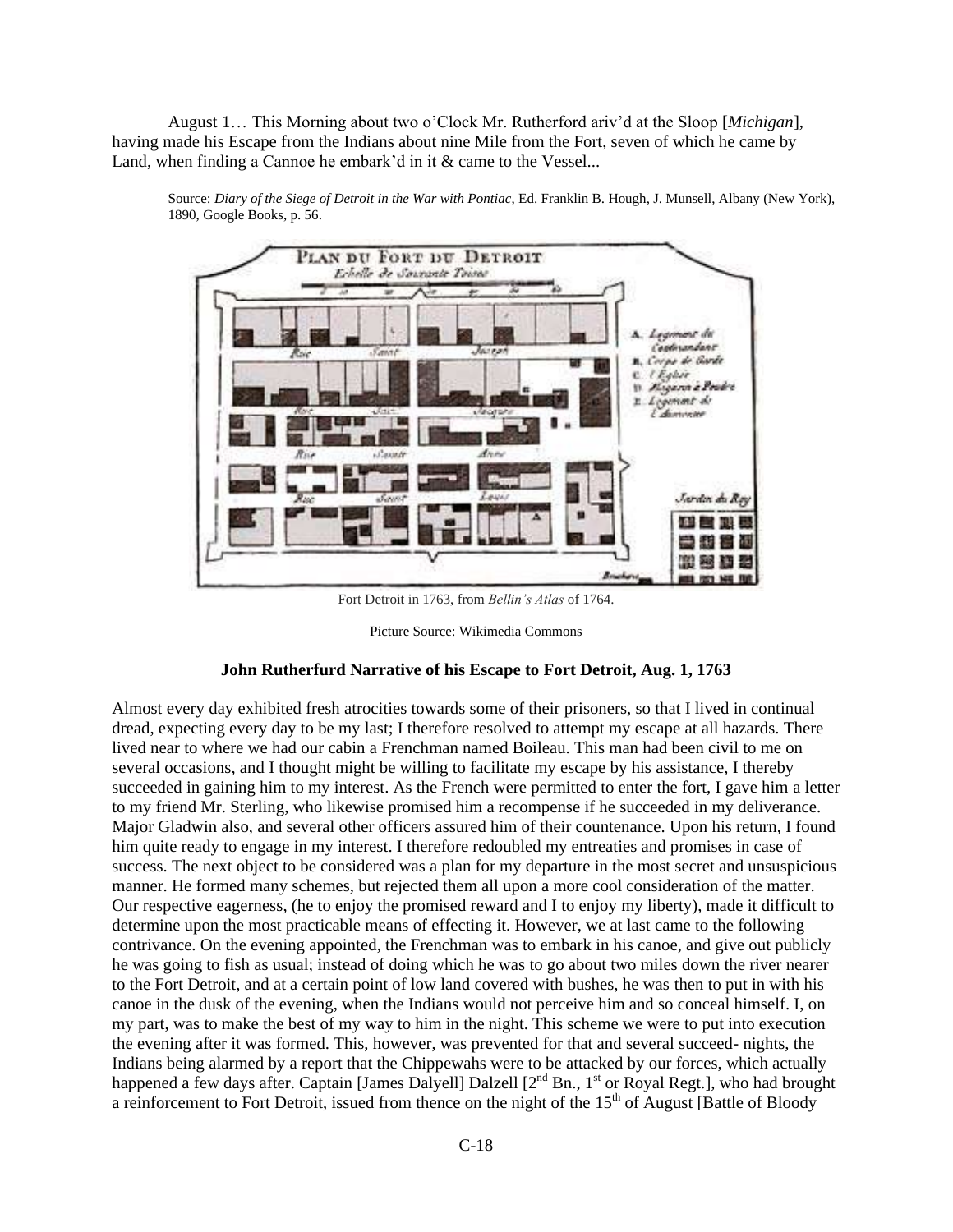Run, July 31, 1763] with a strong body of men under his command, with an intention of surprising the enemy's camp, but they had been warned by the French of his designs, for they lay in ambush and attacked his party with great spirit, nay, they did on this occasion what savages were never known to do before, they threw themselves into houses, annoying the British troops very much from them and from behind fences. The action continued doubtful for some time; at last one troop were obliged to retire, which they did in good order to the Fort, leaving upon the field Captain Dalzell and about sixty private soldiers. Perwash knew nothing of the attack till the firing of the artillery and small arms aroused him from sleep, when he rose up in a great hurry, put on a powder horn and pouch, and tied my hands lest I should make an escape and kill the women and family. Then taking his gun he ran off as fast as he could to join the rest of the warriors and his party, who were about two miles off where he lived. In about a couple of hours afterwards he returned to us, overjoyed with the success of his party, giving a most pompous description of the fight, and giving out that a vast number of the English were killed, and allowed only six Indians to have fallen. He also told me that our great chief was killed, meaning Captain Dalzell. I was then unbound and sent to another hut for a large wooden mortar to put corn in to be pounded. The Indians to whom I was sent had also been at the engagement, and boasted of their feats prodigiously. They told me they had taken out the heart of our great chief, and would soon feed on it, showing me poor Dalzell's heart roasting at the fire, pieces of the fat of which the young men took and rubbed it, in my presence, on the mouth of a poor soldier in the 60<sup>th</sup> Regiment, whom they had taken prisoner. This and other barbarous usage practised upon the prisoners shocked me so much, that I went directly to Mr. Boileau under pretence of bringing some bread to our hut, and agreed to meet him that night at the place of rendezvous, repeating my promises of reward which I engaged still further to increase. When evening arrived I lay down as usual on my bear skin to repose, putting off all my raiments, wampum, silver bracelets, collar, etc., and about the middle of the night when I guessed all the family to be sound asleep, I crawled out of the hut on all fours. When outside I stood at the door for five minutes to hear if any one was stirring, but as everything was still I thought now was my time to set off, which I did as fast as my feet could carry me to the woods. I had no other clothing but my shirt, not daring even to put on a pair of mocassins to save my feet, for had the family happened to wake they would have instantly come to the door, and if they had found me dressed they would not have been at a loss to divine my intentions. I never in my life witnessed such a night of rain, thunder and lightning. It was so extremely dark and the woods so thick and full of briars and thorns, that I was greatly retarded in my progress. I could scarcely make more than a mile an hour. I therefore resolved upon a new method, and quitting the woods for the river which was hard by, I waded with the water up to my chin, so that the Indians on the road could not see me. This plan would have succeeded had I had more time, but there were yet four miles to go before I could reach the rendezvous, and was in danger of being surprised in daylight. I therefore determined to take again to the woods, but was within an ace of being prevented, for just as I was going back to the bank I saw two Indians with guns, in close conference. They passed by on the road within twenty yards of me. Fortunately there was an old tree which had fallen into the river, behind which I immediately squatted, but could not completely conceal myself, so that they must have discovered me had they looked that way. If they had, I should never have got out of that place alive. This I knew and was in great apprehension, as several soldiers who had attempted to escape were caught and tomahawked on the spot.

But these Indians, fortunately for me, were in close conversation, and being on a return from a feast were somewhat intoxicated. I saw them enter a little French house about one hundred yards distant. Then I immediately darted into the thicket making as little noise as possible, and to prevent the whiteness of my skin discovering me to the savages, I rubbed myself over with black moss and mire. Then pursuing my course in fear and hope, starting at every rustling of the trees, and mistaking the trunks for Indians, I at last arrived at the place appointed, and where I thought the Frenchman ought to have been waiting with his canoe, but he was not there. I ventured to call in a low voice, but nobody answered. I then began to exclaim against the perfidy of the Frenchman, who, in my desperate situation had, I thought, deceived me. Being much fatigued and exhausted I sat me down to rest, scarcely knowing what I did. My thoughts were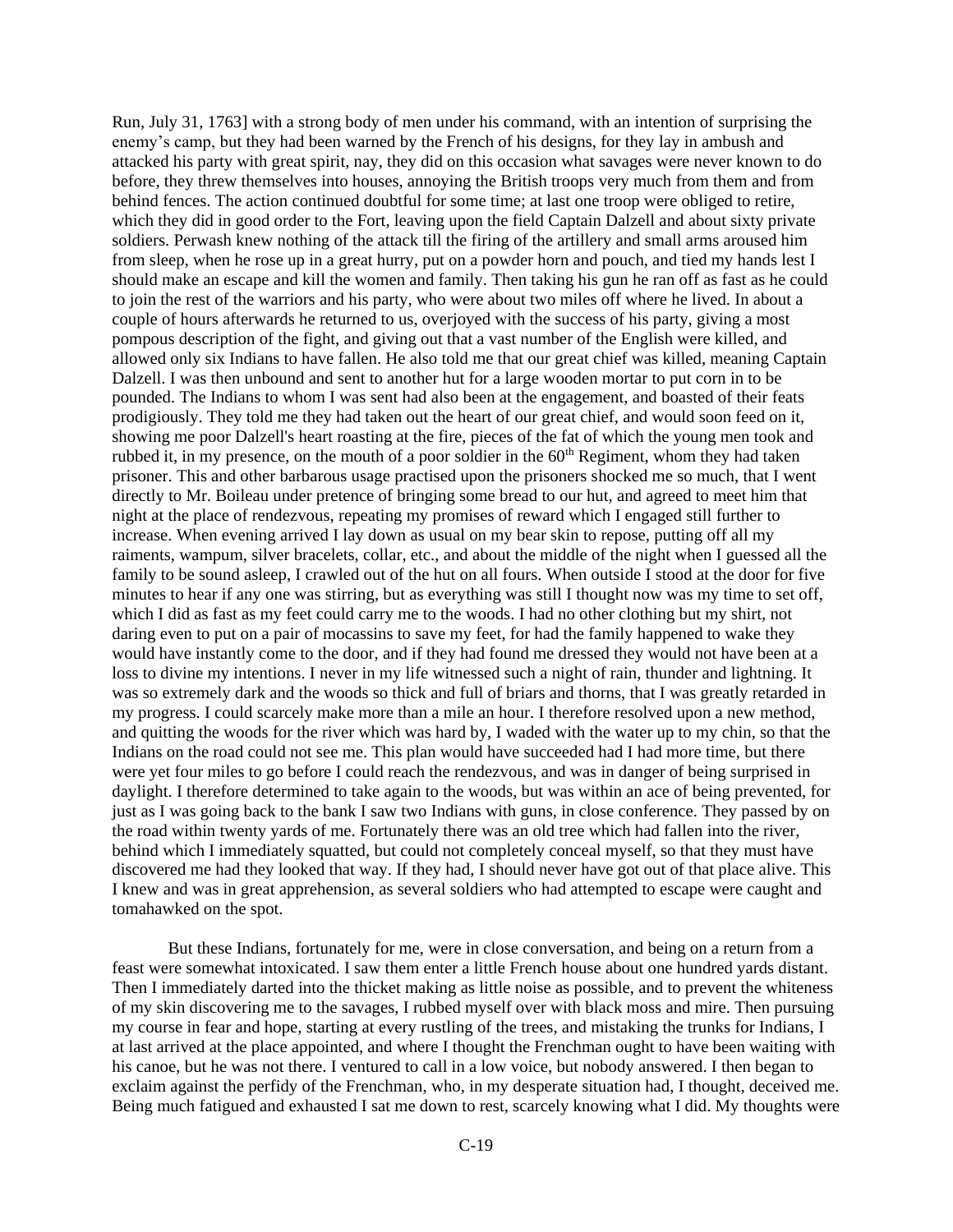occupied by the Frenchman's conduct, who, I endeavoured to persuade myself, would not be such a coward as to abandon me to my fate, when he knew I had to undergo the most perilous part of the enterprise. I considered too, that it was his profit also to carry the affair to a conclusion. At last, recollecting myself a little, and looking around me I discovered that my anxiety and fears had made me overlook that I was about a quarter of a mile farther up the river than the place appointed. This discovery gave me fresh vigour and spirit. I soon reached the right place, and to my inexpressible joy found the Frenchman asleep in his canoe. Having awoke him, we embarked and pushed out to the middle of the river, where we would have the advantage of the current to carry us down. We passed through the enemy's camp, making as little noise as possible with our paddles. We could plainly hear them talking, and observed a party dancing and singing round a fire. About an hour before day break we arrived before Detroit, and got on board a ship lying opposite. Then it was that I was agitated in a manner that I never before experienced. It would be vain to give an idea of my feelings on this occasion. I went in the morning to the Fort, where my friends were overjoyed to see me again. To be sure I cut an odd figure among civilized society, the whole town turned out to see me. My appearance certainly was calculated to excite their pity as well as laughter. I had, as before remarked, nothing but a greasy painted shirt on, my face painted red, black and green, my hair cut all away, and my skin blacked all over with the moss I had put on. My legs were so lacerated with the briars and thorns and so affected with poisoned vines, that they were swollen as big as any in His Majesty's service. Besides this, to those who inspected me narrowly, my arms presented the appearance or impressions, one of a turkey's foot, the other of a flower in pink or purple dyes. I had thus been tattooed by the savages as a mark set upon me as belonging to their tribe, and such is the indelible effect upon the part punctured, that the impression will remain as fresh through life as on the first day of the operation. Monsieur Boileau, as soon as he had put me on board the ship went back again, fearing that if he did not return home he would be suspected of having aided me in my escape, and this was the last sight I had of him. Mr. Sterling, by my orders, gave me goods to the amount of *£23,*  which with the *£39* given by Monsieur Quilleim when he bought me, amounted to *£62 10* shillings, Pennsylvanian currency…

Source: "Rutherford's Narrative – An Episode in the Pontiac War – An Unpublished Manuscript by Lieut. Rutherford of the Black Watch," Presented by Thomas Hodgins, Esq., in *Transactions of the Canadian Institute*, *Volume III, 1891- 92*, Printed for the Canadian Institute, Toronto, 1893, Google Books, pp. 246-249.

# **John Rutherfurd's Narrative of his Shipwreck on Lake Erie and Return to Fort Niagara, Aug. 11- Sept. 16, 1763**

After I had been about ten days at the Fort, and had recovered from all my fatigues, it so happened that a vessel had to sail for the Niagara to bring a supply of provisions for the garrison. My friend M<sup>r</sup>. [James] Sterling, had obtained leave of Major [Henry] Gladwin [80<sup>th</sup> Regt.] to have a considerable quantity of goods brought from that place to Detroit in his vessel, and having no proper person to whom he could safely confide their conveyance he therefore applied to me. I was sensible that the bringing up of these goods would be of great advantage to the company, it being likewise at a time when several articles were wanted here, and being anxious to do what office was in my power, for the benefit of a company with which my uncle was connected, I agreed to run the hazard of the undertaking, and accordingly embarked on board the ship [Sloop *Michigan*]. We had some shots fired at us from the Huron Indians going down the river, which we returned. In four days we reached Fort [Schlosser] Schelope, near the Falls, and marched under a strong guard to Niagara, without experiencing any annoyance from the enemy. It was late before the sloop could be laden and ready to sail again. Some artillery and provisions with about eighteen officers and men of the 17<sup>th</sup> and 46<sup>th</sup> Regiments, constituted the chief part of what we had on board. We had only set sail one day, when the vessel sprang a leak, and was half filled with water before it was observed. The pumps were all set agoing, but were of little use, so that after having thrown all the heavy artillery and some other things overboard, we found that the only way to save ourselves was to crowd sail to the land and run the vessel ashore; but it was the opinion of all that she would go to the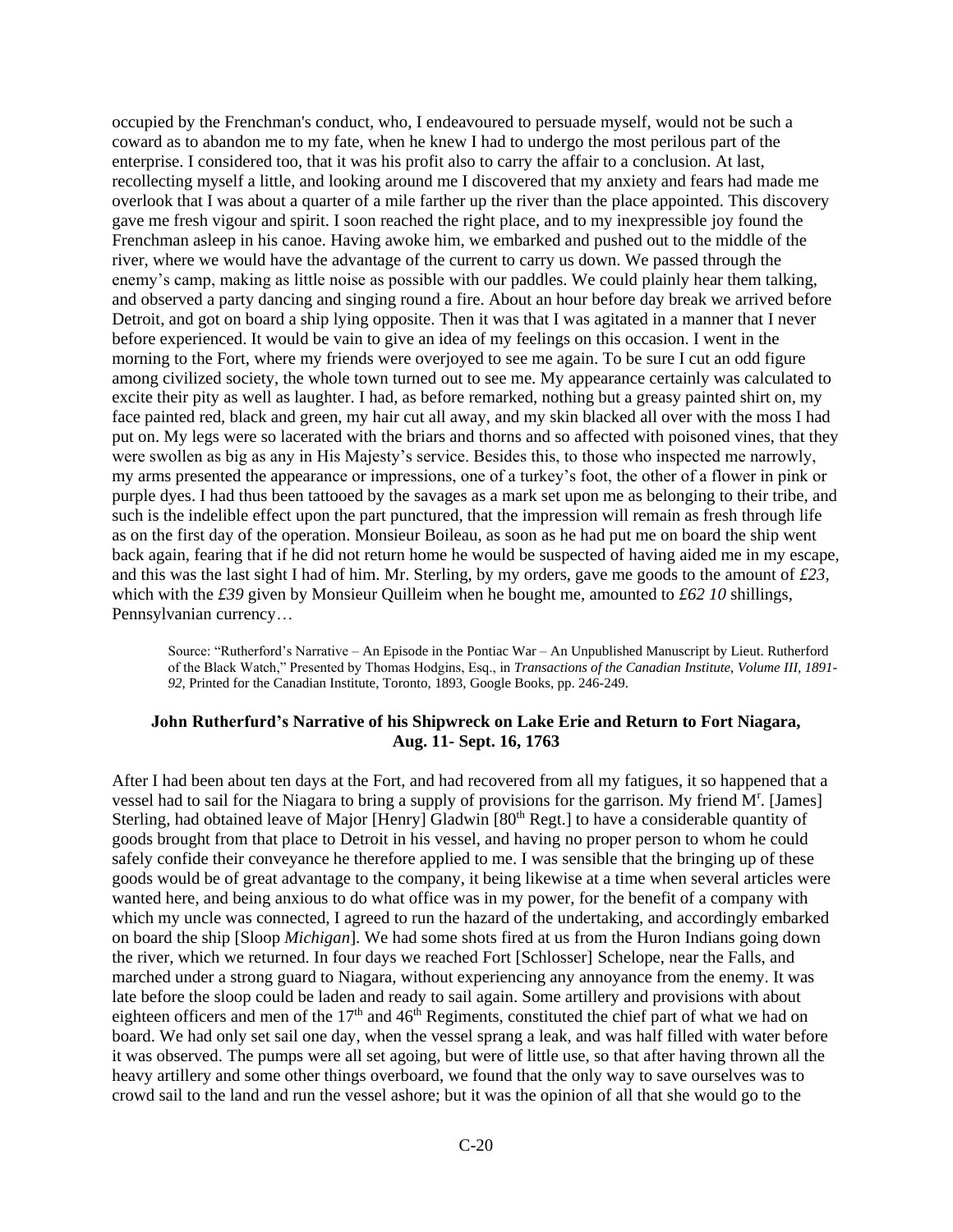bottom before this could be effected. While dread and consternation were depicted on the countenance of every one, I was surprised to find myself the least moved on the occasion, which must have been owing to my having been so much exposed and inured to danger some time previous. At a time when all were agitated in a less or greater degree, some stripping to swim, others cursing, swearing and upbraiding their companions for not working enough at the pumps, others praying, besides some who were drinking, I looked calmly on the scene, after I had become conscious I could be of no more use. When we were at the worst, and expecting every one to go down, one boat which was our last hope broke adrift; then indeed our situation was a dismal one. The cries and shrieks of a naval officer's lady with three children affected me much more than my own condition. It was really a piteous sight; the mother held two of her children in her arms, while the other little innocent was making a fruitless attempt to stop the water with her hands which was running into the cabin, and already flooded it to the depth of several inches. "She did this," she said, "to prevent the water from drowning her mamma." At last, to the inexpressible joy of all on board, the vessel struck upon a sand bank within fifty yards of the shore. The difficulty now was how to be conveyed to land, which it was desirable should be done with immediate haste, as we every moment dreaded being dashed to pieces by the violence of the surf of the lake. In this situation we should have been much at a loss, had not Captain [Lt. John] Montresor of the Engineers, bravely undertaken to swim to shore, to endeavour to bring off the boat which had stranded there. The distance was considerable and the waves running high, and there was much danger of Indians being there on the watch; he, nevertheless, accomplished the bold adventure, and brought off the boat, by which means we all got safely on shore. Expecting the Indians would certainly come upon us, we fortified our position in the best way we could, with barrels of provisions, etc. The necessity of the measure was soon apparent, for we were soon attacked by a large body of them who had watched our movements, waiting doubtless till an opportunity offered of our being more off our guard, which, in fact we were at that moment. Several of us were walking along the beach, when we were of a sudden alarmed by the cries of the savages, which made every one take to his heels as fast as possible to gain the breastwork. I had very nearly fallen again into their hands on this occasion, as I chanced to stray from my companions. There was one poor soldier of the 60th Regiment who happened to be nearest the enemy. They rushed upon him out of the woods, and the first who came up to him he instantly knocked down. The second savage struck him with his tomahawk which felled him to the ground; but neither that nor the scalping deprived him instantly of life, for as soon as the Indians left him, (dead as they thought) he got up, staggering to the foot of the hill where we had barricaded ourselves. The Indians still continued to pour their fire upon us, not a man durst venture forth to bring the poor soldier up the hill, who by this time had become insensible. He paid no attention to our calls, but wandered a little further on to where the Indians had gone. We afterwards found him a corpse under an old tree. For my own part I had much to do to regain the top of the hill, being hard pressed by several of the Indians, and in my flight scrambling through the bushes, I left both my shoes in their hands, a loss I did not much regret. As soon as we arrived at our breastwork they began to fire very heavily upon us, which we immediately returned. Our work being very open and inadequate, we had several men killed. The Indians left us near dawn. We were detained in this place, which we called "Lover's Leap," for twenty-four days, as we could not get a reinforcement of batteaux to carry us off to Niagara. It was here that I first entered upon duty as private soldier. After we had quitted this position, we marched over the carrying place at the Falls just three days after the Indians had defeated our troops in a *rencontre.* We saw about eighty dead bodies, unburied, scalped and sadly mangled.

Source and Notes: "Rutherford's Narrative – An Episode in the Pontiac War – An Unpublished Manuscript by Lieut. Rutherford of the Black Watch," Presented by Thomas Hodgins, Esq., in *Transactions of the Canadian Institute*, *Volume III, 1891-92*, Printed for the Canadian Institute, Toronto, 1893, Google Books, pp. 249-251. Based on Rutherfurd's description of the dead bodies found near the *"carrying place at the Falls"* it fixes the date of their return as September 16, 1763, the massacre of a pack train and ambush of the British rescue party at the Devil's Hole which occurred Sept. 13, 1763. Ref.: "Navy Island and the First Successors to the Griffon, Henry R. Howland" in *Publications of the Buffalo Historical Society*, Vol. VI, Ed. Frank H. Severance, Buffalo Historical Society, Buffalo (New York), 1903, Google Books, p. 29.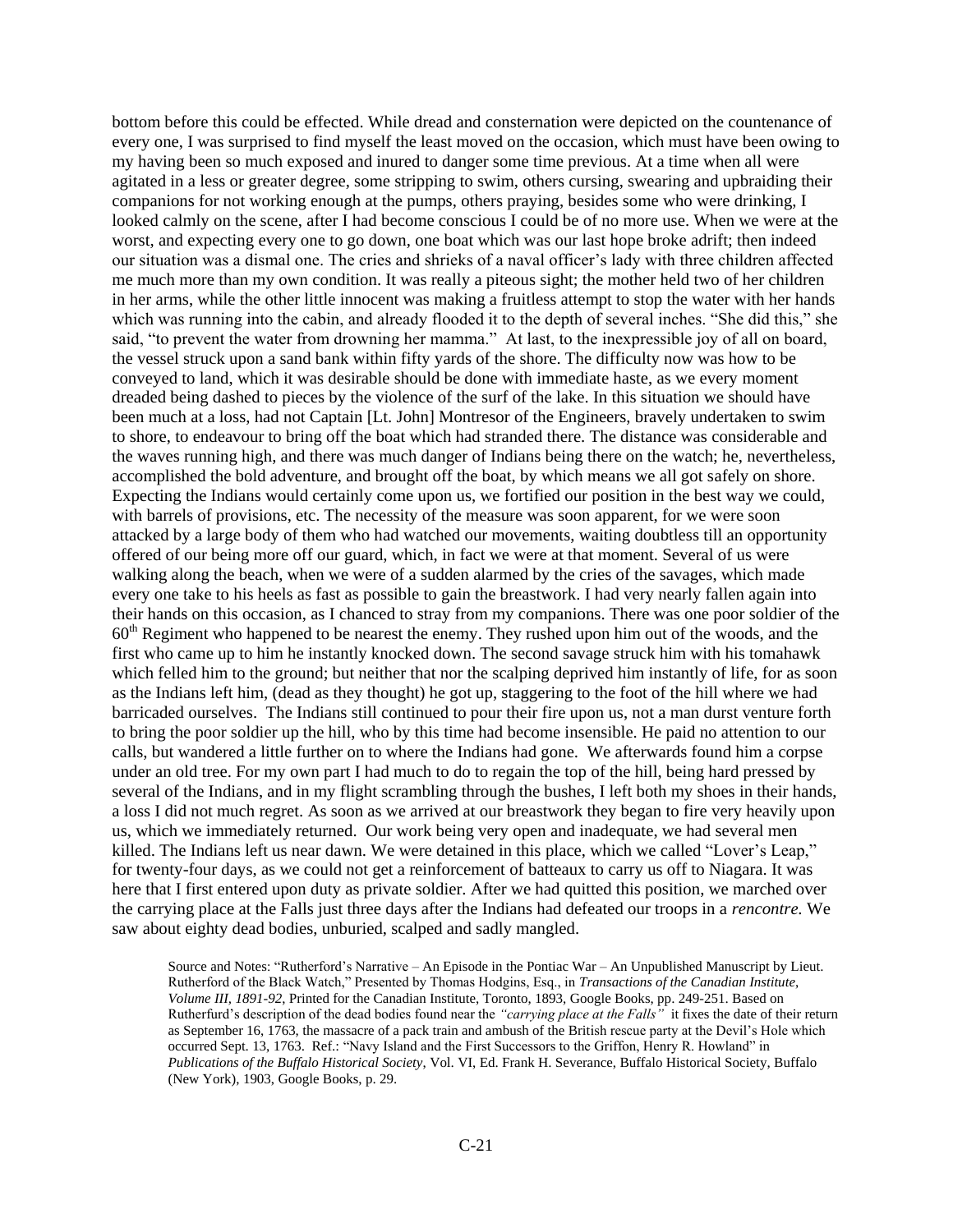#### **Archeological Description of the Stockade Built for Defense of the Passengers and Crew of the Shipwrecked Schooner, Aug. 28, 1763**

…I send you my researches on Lot 50, T. 9, R. 8, Holland Land Company's Purchase. On part of this lot, north of Eighteen-Mile creek, Ebenezer Ingersoll settled with his family in 1811. The first business of the new settler was to clear away the forest; and, in cutting down a large black oak, he found a spot near the heart where it had been cut with an axe, apparently more than a century before. One hundred grains were counted outside the old cut.

Near this tree, and to the north, he came upon an old stockade on the bank of Lake Erie, with its opening toward the lake. At first he regarded it merely as a ridge in the land; but, on examining, found that this ridge ran around in a semicircular form, one-half to three-fourths of an acre; and in this ridge were still to be found the bottoms of the palings. He traced these palings, set close together, around the entire ridge, to the top of the high bank of the lake. In front of this stockade under the bank, toward the lake, was about one acre and a half of land, covered with timber; on which, after being cleared, they raised crops; but which has since been washed away, and is now mostly covered with water. He found inside these palings various articles: what they called a Spanish dirk-knife, nine inches long, with brass handle; a bayonet; a long, narrow, iron axe; iron cask hoops; a small kettle and other articles. Some new discoveries were made at every plowing. Inside the palings and on the ridge, trees-mostly maple and beech – stood, from eight to twenty-four inches in diameter.

Some twenty or thirty rods to the west of this paling, on land first purchased by Abraham Brinkerhof, and on the top of the bank, were found about half a bushel of iron spikes eight or nine inches long, such as are used on vessels. This excited curiosity; and, on looking about, near a tree covered with moss, they found a large iron ring, or, as they called it, a withe for a mast; having a joint on one side, and locking on the other, with a slot for a key to draw it together; and on the

other side was an eye to receive a hook or staple. This ring weighed seventy-five pounds. A large quantity of iron was found; consisting of smaller rings, large iron links or loops, short flat bars of iron, &c…

At the mouth of the Eighteen-Mile creek about one hundred rods from this stockade, in the sand on the beach, two small cannon were found in 1815. They were about 3-pounders. Some accounts make them brass, some iron guns; at all events, there is no doubt but that two guns were found there…

A small anchor was found, also, near where these cannon were…

Source and Notes: "An Ancient Wreck and Stockade," by E. H. Stewart and O. H. Marshall, Mar. 4, 1867, in *Publications of the Buffalo Historical Society*, Vol. I, Bigelow Brothers, Buffalo [NY], 1879, Google Books, pp. 211- 214. Fort Schlosser was an outpost of Fort Niagara and landing site on Lake Erie. O. H. Marshall's portion of the paper links the stockade ruins to the schooner carrying John Rutherfurd. He writes that *"… An examination of the manuscripts of Sir William Johnson has satisfied me that the vessel was an English transport, – wrecked on the*  [twenty] *eighth day of August, 1763, on her voyage from Fort Schlosser to Detroit… It will be noticed that the letter*  [from Collin Andrews (below)] *bears date at "Cat Fish Creek, fourteen miles in Lake Erie." No stream answers to this distance but Eighteen-Mile creek. The discovery of the remains of a vessel and "breastwork" near its mouth, as related by Mr. Stewart, seems to lead irresistibly to the conclusion that they all have reference to the wreck of 1763. Major Wilkins wrote from Niagara on the thirtieth day of August, 1763, to Major Alexander Duncan, then in command of Fort Ontario (now Oswego), that "the sloop was run ashore about twenty miles from the mouth of Lake Erie; going with provisions to Detroit." 18*-*Mile Creek* is about ten miles south of *Buffalo*, lying between the towns of Evans (to the southwest) and Hamburg (to the northeast).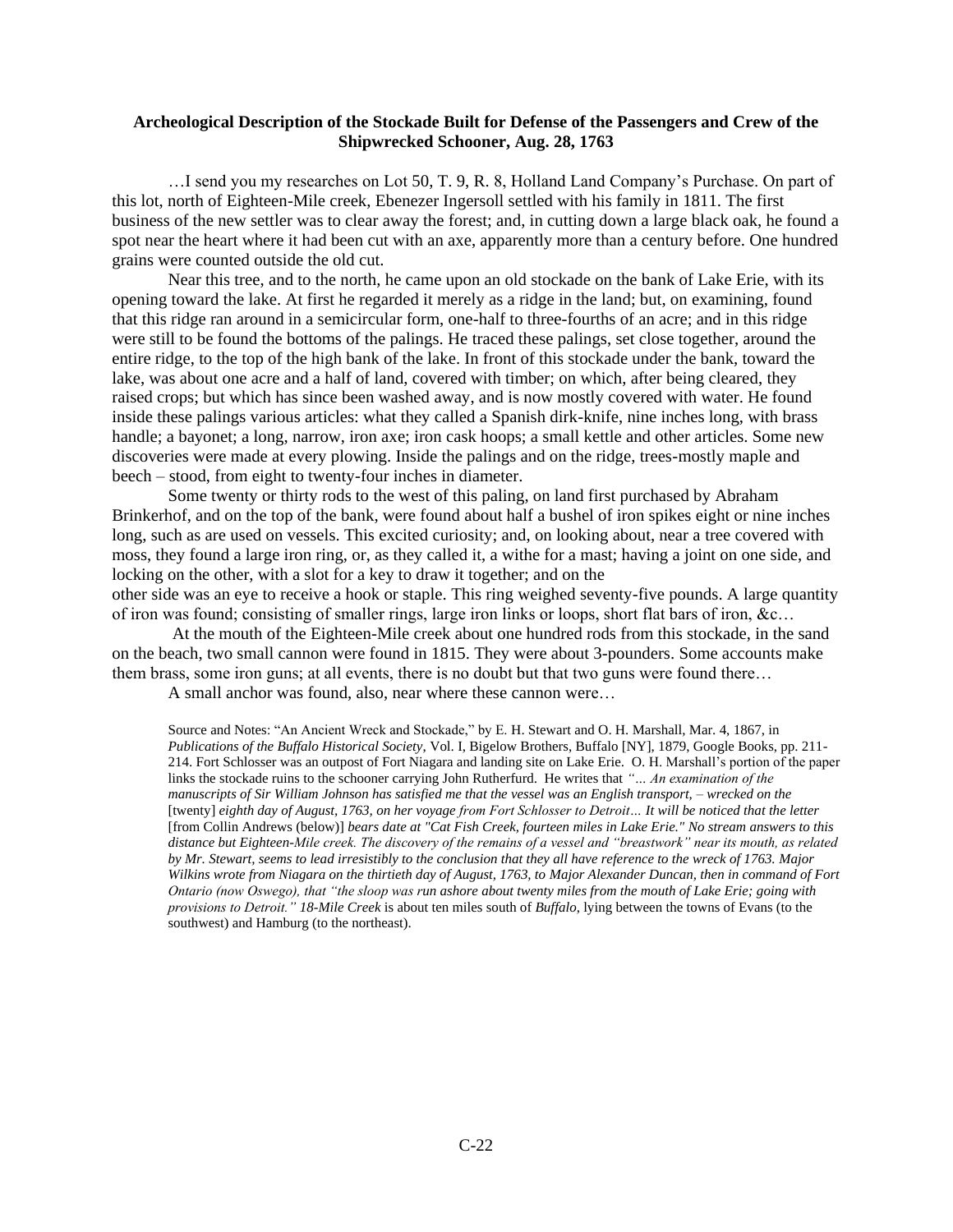

Detail from Portrait of Gen. Jeffrey Amherst, 1766 by Joshua Reynolds

Picture Source: Wikimedia Commons

# **Excerpt of Letter from Gen. Jeffery Amherst to Col. Henry Bouquet, Fort Pitt, Regarding the Shipwreck of the Sloop Carrying John Rutherfurd from Fort Niagara, Aug. 28, 1763**

New York 25<sup>th</sup> Sept<sup>r</sup> 1763

I am to own your Letter of the  $7<sup>th</sup>$  Instant, enclosing the Report of the Indian Express, who had Returned to Fort Pitt, after having been half way to Presqu' Isle. It is likely that a Party of Indians may have been at Presqu' Isle, at that time, but I cannot think they will have Remained there long: and I Hope the Detachment from Niagara will have been sufficient to take Possession of that Place, and Reistablish a Post agreeably to my orders. The Sloop in which Captain Hope, with a Detachment of the  $17<sup>th</sup>$  Regiment and Lieu<sup>t</sup> Montresor sailed from Niagara about the middle of last Month, was unfortunately Drove on a Bank between that  $\&$  Presqu' Isle on the 28<sup>th</sup> August, and I fear she will be lost, All the People were saved; Lieu<sup>t</sup> Montresor took post ashore & sent advice to Major Wilkins, who ordered Captain [Gavin] Cochrane, with Boats & men to their Relief; & I conclude they will have proceeded directly to Presqu' Isle from whence I would chuse the Indians should be gone, as the party cannot be so well Provided after being cast away, as they would have been, had they set out with the design of Forming the Post at Presqu' Isle...

Jeff: Amherst

Source and Notes: "The Bouquet Papers" in *Collections and Researches Made by the Michigan Pioneer and Historical Society*, Vol. XIX, Ed. M. Agnes Burton, Wynkoop Hallenbeck Crawford Co., Lansing, 1911, Google Books, p. 233. *"Presqu' Isle"* is located at the city of Erie, Pennsylvania.

# **Anonymous Fort Detroit Diary Account of Receiving News of the Shipwreck of the Sloop Carrying John Rutherfurd from Fort Niagara, Aug. 28, 1763**

.Oct. 2...This Morning at 10 o'clock, Lieut. Brehem, Lieut. Abbot, Ens<sup>n</sup> Riggell & myself were sent up the River with four arm'd Batteaux to Reconnoitre an Island in the Mouth of Lake St. Clair to see if it was possible to bring Wood from it to the Garrison & to try to bring off a Ships Boat that the Indians took from Capt. Robinson...

#### Sir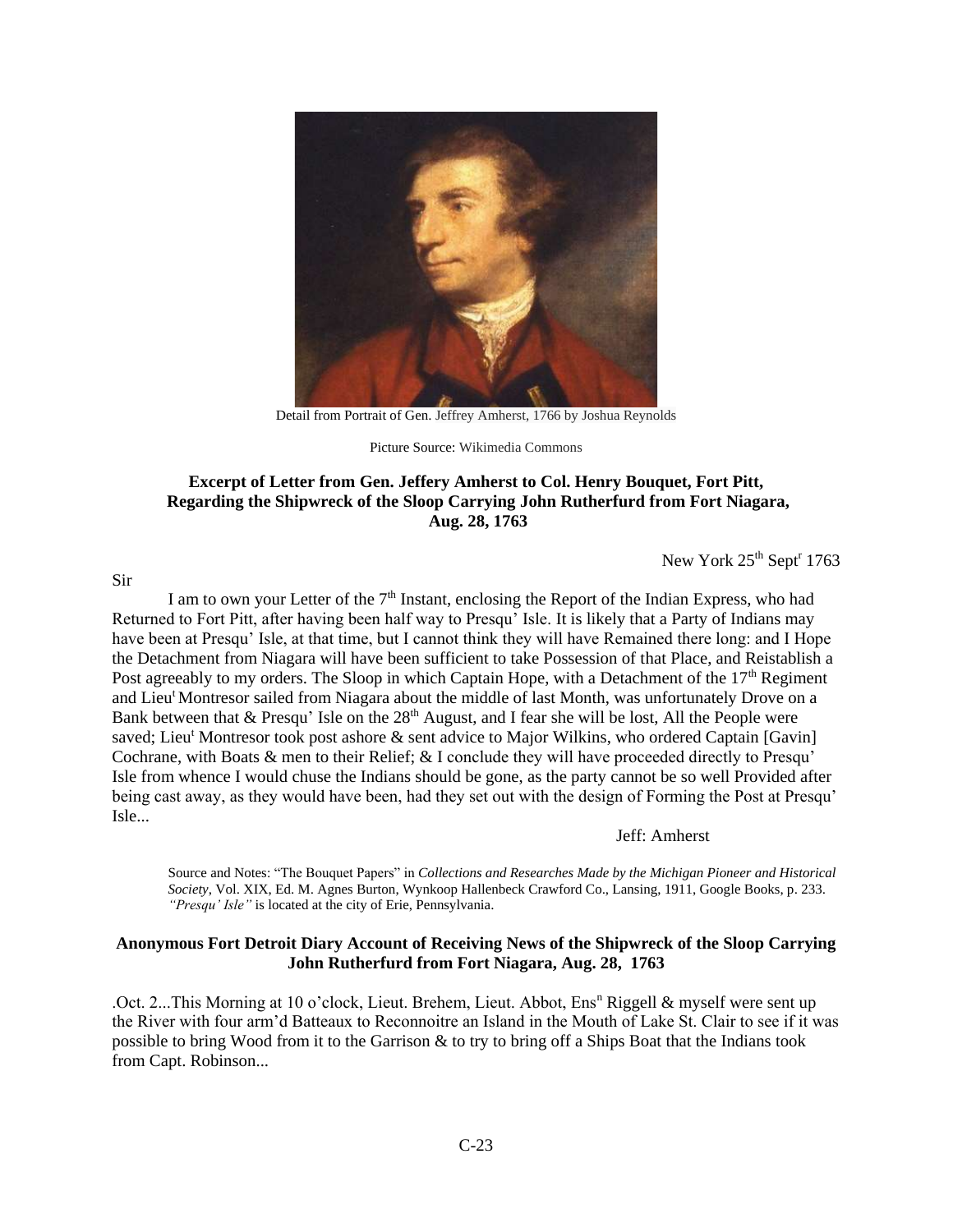[October 3] At 12 o'Clock, the Wind being almost South, heard firing of Cannon & small Arms down the River, & at one or Half past, the Schooner came in Sight; about Half past three the arriv'd at the Fort, in which came Capt. Montresor, who inform'd us that the Sloop was lost the 28<sup>th</sup> of August between Presque Isle & Niagara, the Provision and Guns were all loft except 185 Barrells, which they brought in the Schooner; the Rigging was all carried to Niagara...

Source and Note: *Diary of the Siege of Detroit in the War with Pontiac*, Ed. Franklin B. Hough, J. Munsell, Albany (New York), 1890, Google Books, pp. 73-75. The Ship's boat mentioned in the account is one of the boats from Rutherfurd's surveying party lost at the time of his capture. *"Capt. Robinson"* is Lt. Charles Robertson, 77th Highland Regt.



Detail of Portrait of Capt. John Montresor, 1771, by John Singleton Copley

# **Account by Capt. Lt. John. Montresor, Engineer, to Capt. Thomas Bassett at Fort Pitt, of the Shipwreck of the Sloop Carrying John Rutherfurd from Fort Niagara, Aug. 28, 1763**

Detroit, Nov. 2<sup>d</sup>, 1763

I suppose you have heard at New York of the different disagreeable circumstances that befel me during my perigrinations hither; of my being cast away at Presqu' Isle, then attacked by a party of Wyandots, which were repulsed; they killed us 3 men, two in the Breastwork; and I was attacked on board the Schooner in the River of Detroit, in which I lost not a man. I arrived the third of last month.

Source: "The Montresor Journals – Journals of Capt. John Montresor, 1757-1778" Ed. G. D. Scull, in *Collections of the New-York Historical Society for the Year 1881*, Publication Fund Series, Printed for the Society, 1882, Google Books, p. 119.

Picture Source: Wikimedia Commons, from the Detroit Institute of Arts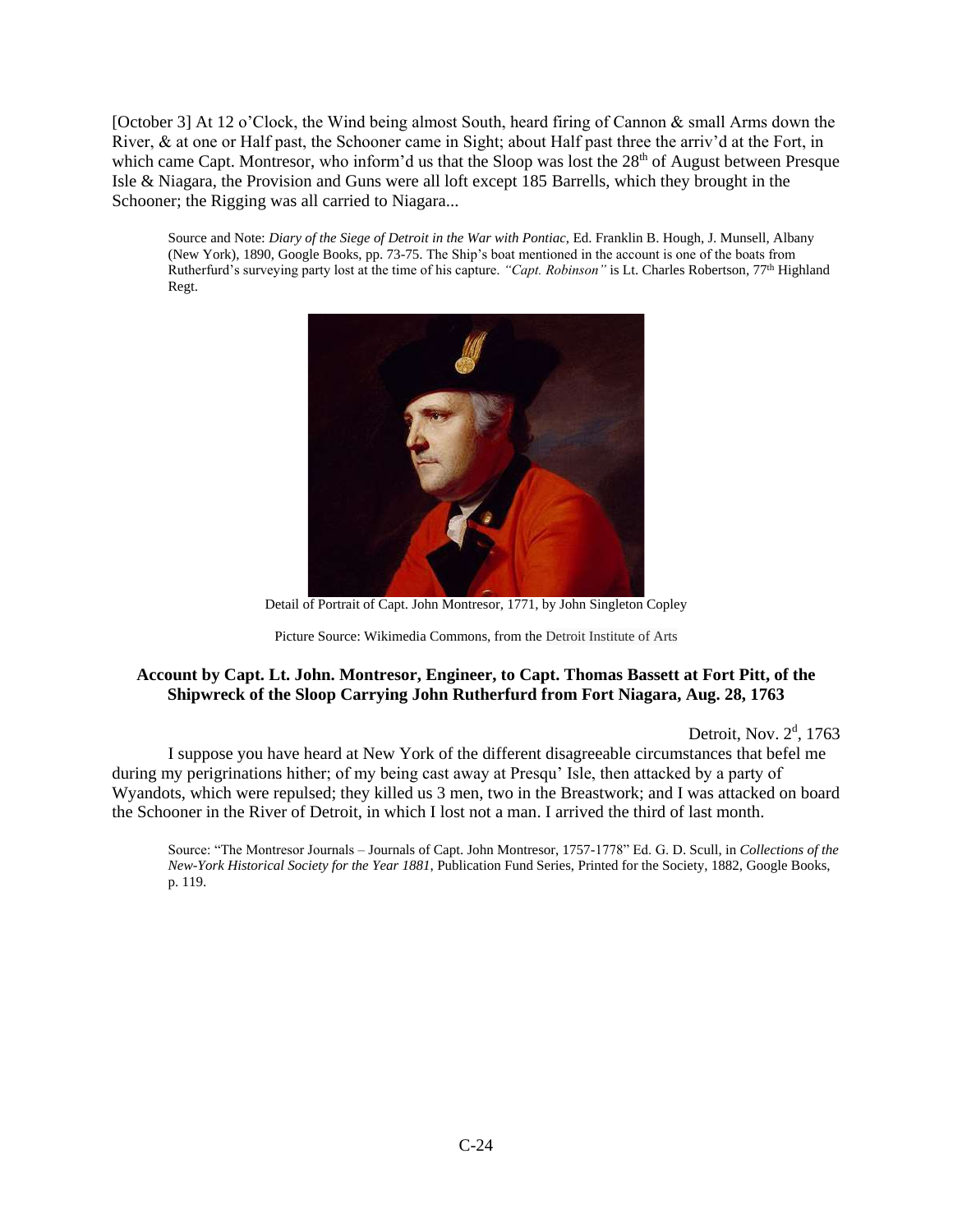

Detail of Portrait of Sir William Johnson

Picture Source: Wikimedia Commons from plate in The Old New York Frontier, Francis Whiting Halsey, Charles Scribner's Sons, 1901

# **Letters to Sir William Johnson Describing the Rescue of the Shipwrecked Passengers of the Sloop Including John Rutherfurd, by Messers De Couagne, Andrews and Capt. Gavin Cochrane, Sept. 3, 1763**

Niagara, 8<sup>th</sup> Sep<sup>r</sup>, 1763.

S<sup>r</sup>: In my last I wrote you that y<sup>e</sup> Sloop was lost upon Lake Erie, since y<sup>e</sup> have been on Shore they have been attacked by a few stragling Indians, we have lost three Men in  $y<sup>e</sup>$  Breastwork and one out that was scalped. Dan<sup>1</sup>  $\&$  y<sup>e</sup> Rest of the Indians behaved very well.

De Couagne

Catfish Creek,  $9^{th}$  Sept<sup>m</sup> 1763. 14 Mills on Lak Eria

D<sup>r</sup>: According to Danial Oughnour's Desire I now take the Freedom to write to you. The 8<sup>th</sup> ult<sup>m</sup> we have been cast away at this Place which detained him from Proseiding to Detroit, but he says he'll go forward and deliver your Belts and bring you an Answer from the different Nations according to your Directions. The 3<sup>d</sup> Inst we had 3 Men kill by a small Partey of Indians. Daniel spoke to them at little Distance from the Breastwork but they would not tell what Nation they were, he says he believes they are Cinices [Senecas]. We expect the Scooner from Detroit dayly...

I am Sir your most ob<sup>t</sup> Humb<sup>1</sup> Servant

Collin Andrews

P.S. Cap<sup>t</sup>. Coghran gives his Compliments to you, he has used Daniel extremely well..."

Dear Sir:

I came here yesterday & had the Pleasure to find all your Friends here well – the Battoe is in a Hurry to go down which prevents my having the Pleasure of waiting on you. Cap<sup>t</sup>. Daniel, at parting, pressed me much to give an Account of his Behaviour whilst with me when I was guarding the Wreck; I was there above a Fortnight  $\&$  in all that Time he was but once drunk, always at my Elbow,  $\&$  very Industrious to do every thing to ingratiate himself with me, and so was Jacob, who was with him. We were fired at for near two Hours by 25 or 30 Indians, as they guessed from the Tracks afterwards & Daniel kept close by me & showed great Zeal – we lost 3 Men; the Enemy came very near but we could not get one Shot at them – the Behaviour of Aaron, &c. occasioned me to be sollicited not to send Daniel up with the Schooner, but I sent him; nor will I believe the Mohawks in general dishonest.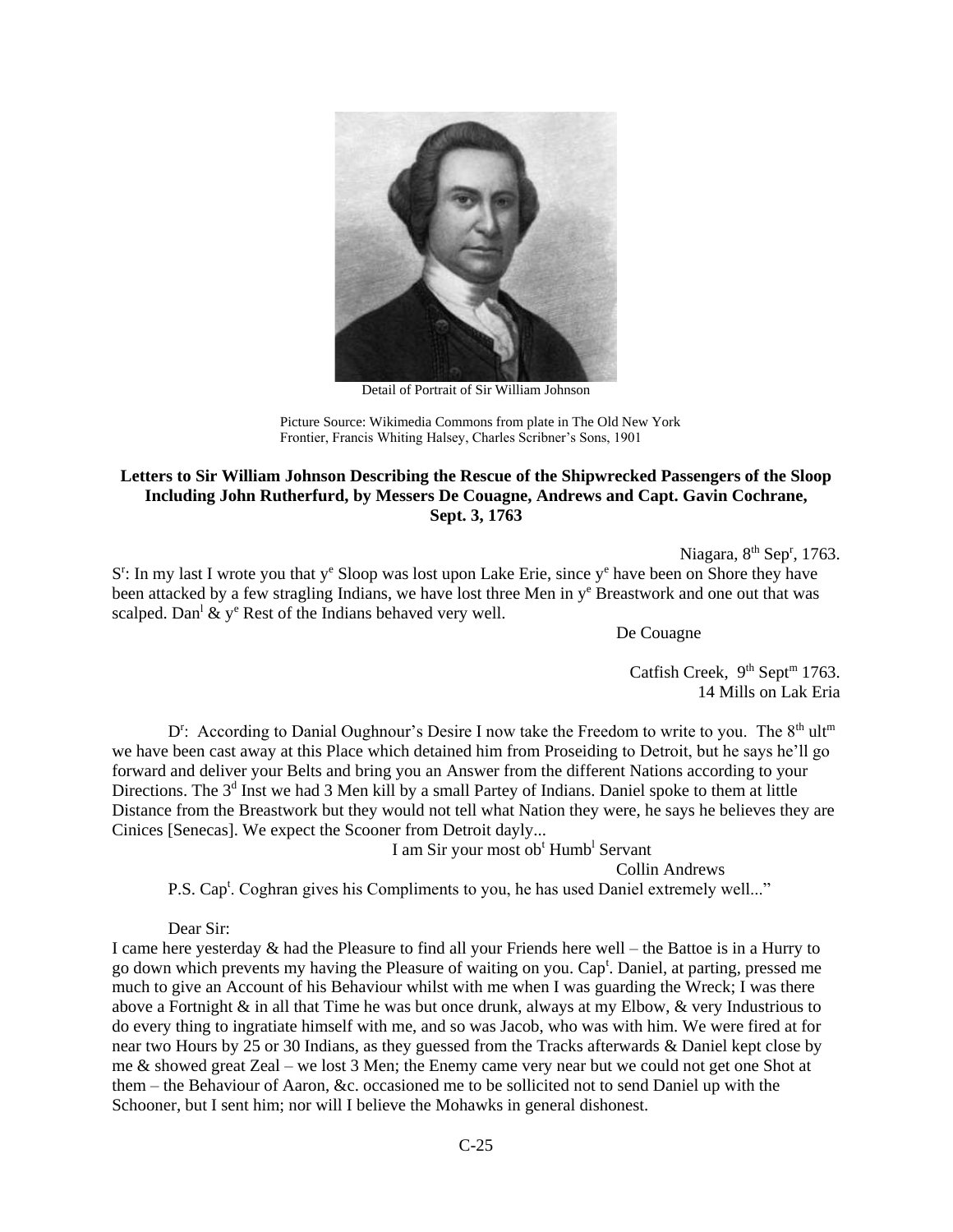### ...I am, with great Sincerity Dear Sir, Your most obedient & very humble Servt. Gavin Cochrane

Fort Johnson,  $Nov^b$ .  $5^{\text{th}}$ , 1763...

Source and Notes: *Diary of the Siege of Detroit in the War with Pontiac*, Author unknown, (likely the Secretary of the Commandant), Ed. Franklin B. Hough, J. Munsell, Albany, 1860, Google Books, pp. 75 and 192. *"De Couagne"* was an Indian interpreter. "*Ye*" is a contraction for the word "the" using the old English letter *Y* or "thorne" for "th."

## **John Rutherfurd's Account of His Decision to Not Return to Fort Detroit and to Obtain a Commission in the 42nd Regt., Sept. 16, 1783 - May 13, 1764.**

When at Niagara, I determined not to attempt fortune longer in the woods, and resolved to go to New York, where after residing some time with my uncle, I proceeded to join the  $42<sup>nd</sup>$  Regiment, in which corps I had obtained an Ensigncy, at the time when they were preparing for an expedition against the Shawanese and Delaware Indians to the westward, under General Bouquet.

Source and Notes: "Rutherford's Narrative – An Episode in the Pontiac War – An Unpublished Manuscript by Lieut. Rutherford of the Black Watch," Presented by Thomas Hodgins, Esq., in *Transactions of the Canadian Institute*, *Volume III, 1891-92*, Printed for the Canadian Institute, Toronto, 1893, Google Books, p. 251. Rutherfurd's Commission as Ensign in the 42nd Regt. was dated May 13, 1764.



Courtyard buildings, Gunthwaite Hall

Picture Source: Geograph, copyright Wendy North, Creative Commons Lic.

# E**xcerpt of Letter from Godfrey Bosville to James Boswell, Edinburgh, Regarding Visit by Chap. James M<sup>c</sup>Lagan and Lt. John Rutherfurd, 42nd Regt., Gunthwaite, England, July 16, 1769**

Gunthwait,  $16^{th}$  July 1769

Dear Sir...

I like that M<sup>r</sup>. Maclagan, he seems to me a very Honest man and a very sensible one. I assure you he was very much lik<sup>d</sup> by every body that met with him in our Country and I shall be very glad to see him when ever he comes this way again: there was an Officer who came along with him in that Regiment whose